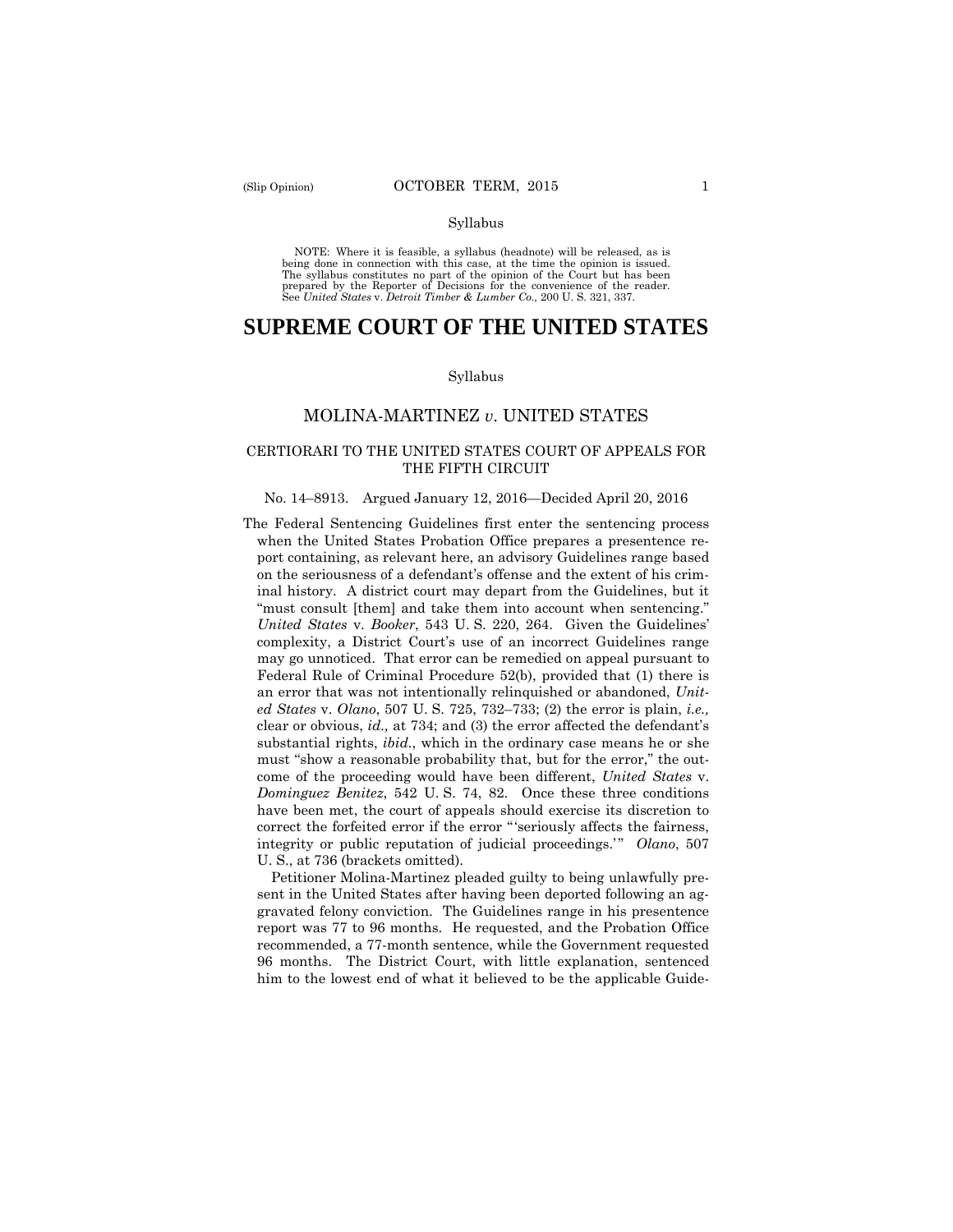#### Syllabus

lines range—77 months. On appeal, Molina-Martinez argued for the first time that the Probation Office and the District Court miscalculated his Guidelines range, which should have been 70 to 87 months, and noted that his 77-month sentence would have been in the middle of the correct range, not at the bottom. The Fifth Circuit agreed that the District Court used an incorrect Guidelines range but found that Molina-Martinez could not satisfy Rule 52(b)'s requirement that the error affect his substantial rights. It reasoned that a defendant whose sentence falls within what would have been the correct Guidelines range must, on appeal, identify "additional evidence" showing that use of the incorrect Guidelines range in fact affected his sentence**.** 

*Held*: Courts reviewing Guidelines errors cannot apply a categorical "additional evidence" rule in cases, like this one, where a district court applies an incorrect range but sentences the defendant within the correct range. Pp. 8–16.

(a) The Guidelines establish the essential framework for sentencing proceedings. Sentencing courts " '*must* begin their analysis with the Guidelines and remain cognizant of them throughout the sentencing process.'" *Peugh v. United States*, 569 U.S. \_\_\_, \_\_\_. Sentencing Commission statistics confirm that the Guidelines inform and instruct the district court's determination of an appropriate sentence. In the usual case, the systemic function of the selected Guidelines range will affect a defendant's sentence. As a result, a defendant who shows that the district court mistakenly deemed applicable an incorrect, higher range will, in the ordinary case, have demonstrated a reasonable probability of a different outcome. That showing will suffice for relief if Rule 52(b)'s other requirements are met. Pp. 9–12.

(b) The unworkable nature of the Fifth Circuit's "additional evidence" rule is evident here, where the record shows that the District Court gave little explanation for the sentence it selected, rejected the Government's request for a sentence at the top of the erroneous Guidelines range, and chose the sentence requested by the defendant and recommended by the Probation Office—a sentence at the bottom of the erroneous Guidelines range. This demonstrates that the Guidelines served as the starting point for the sentencing and were the focal point for the proceedings that followed. Given the sentence the District Court chose, and because the court said nothing to suggest that it would have imposed the same sentence regardless of the Guidelines range, there is at least a reasonable probability that the court would have imposed a different sentence had it known that 70 months was the lowest sentence the Commission deemed appropriate. Pp. 12–13.

(c) Rejection of the Fifth Circuit's rule means only that a defendant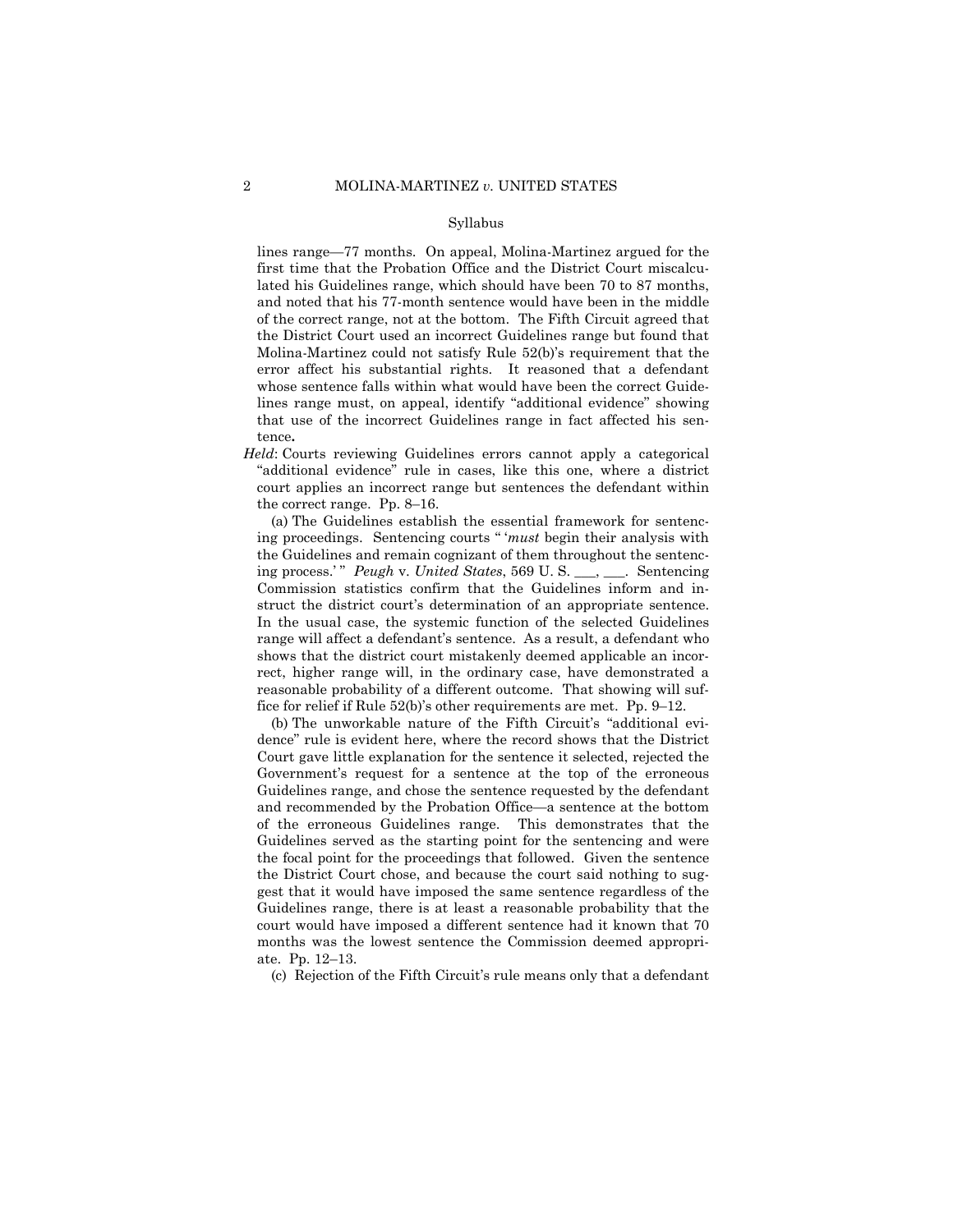## Syllabus

 ing proceedings that might result from today's holding is unfounded can rely on the application of an incorrect Guidelines range to show an effect on his substantial rights, not that the Government will have to prove that every Guidelines error was harmless. And the Government's concern over the judicial resources needed for the resentencbecause the holding is consistent with the approach taken by most Courts of Appeals and because remanding for resentencing is less costly than remanding for retrial. Pp. 13–15.

588 Fed. Appx. 333, reversed and remanded.

 KENNEDY, J., delivered the opinion of the Court, in which ROBERTS, C. J., and GINSBURG, BREYER, SOTOMAYOR, and KAGAN, JJ., joined. ALITO, J., filed an opinion concurring in part and concurring in the judgment, in which THOMAS, J., joined.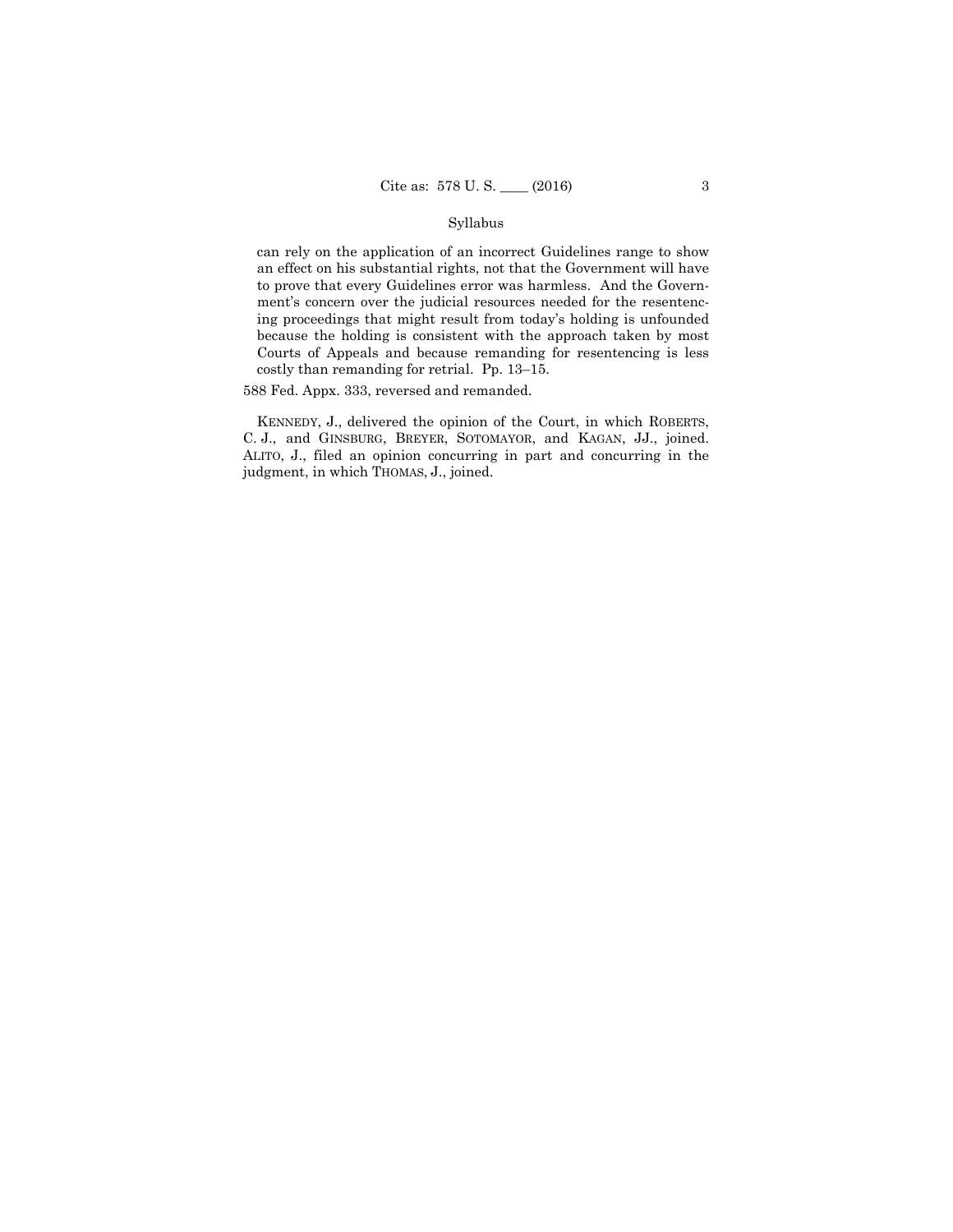preliminary print of the United States Reports. Readers are requested to notify the Reporter of Decisions, Supreme Court of the United States, Wash- ington, D. C. 20543, of any typographical or other formal errors, in order that corrections may be made before the preliminary print goes to press. NOTICE: This opinion is subject to formal revision before publication in the

## $\frac{1}{2}$  ,  $\frac{1}{2}$  ,  $\frac{1}{2}$  ,  $\frac{1}{2}$  ,  $\frac{1}{2}$  ,  $\frac{1}{2}$  ,  $\frac{1}{2}$ **SUPREME COURT OF THE UNITED STATES**

## $\frac{1}{2}$  ,  $\frac{1}{2}$  ,  $\frac{1}{2}$  ,  $\frac{1}{2}$  ,  $\frac{1}{2}$  ,  $\frac{1}{2}$ No. 14–8913

# SAUL MOLINA-MARTINEZ, PETITIONER *v.* UNITED STATES

## ON WRIT OF CERTIORARI TO THE UNITED STATES COURT OF APPEALS FOR THE FIFTH CIRCUIT

## [April 20, 2016]

## JUSTICE KENNEDY delivered the opinion of the Court.

 This case involves the Federal Sentencing Guidelines. In sentencing petitioner, the District Court applied a Guidelines range higher than the applicable one. The error went unnoticed by the court and the parties, so no timely objection was entered. The error was first noted when, during briefing to the Court of Appeals for the Fifth Circuit, petitioner himself raised the mistake. The Court of Appeals refused to correct the error because, in its view, petitioner could not establish a reasonable probability that but for the error he would have received a different sentence. Under that court's decisions, if a defendant's ultimate sentence falls within what would have been the correct Guidelines range, the defendant, on appeal, must identify "additional evidence" to show that use of the incorrect Guidelines range did in fact affect his sentence. Absent that evidence, in the Court of Appeals' view, a defendant who is sentenced under an incorrect range but whose sentence is also within what would have been the correct range cannot demonstrate he has been prejudiced by the error.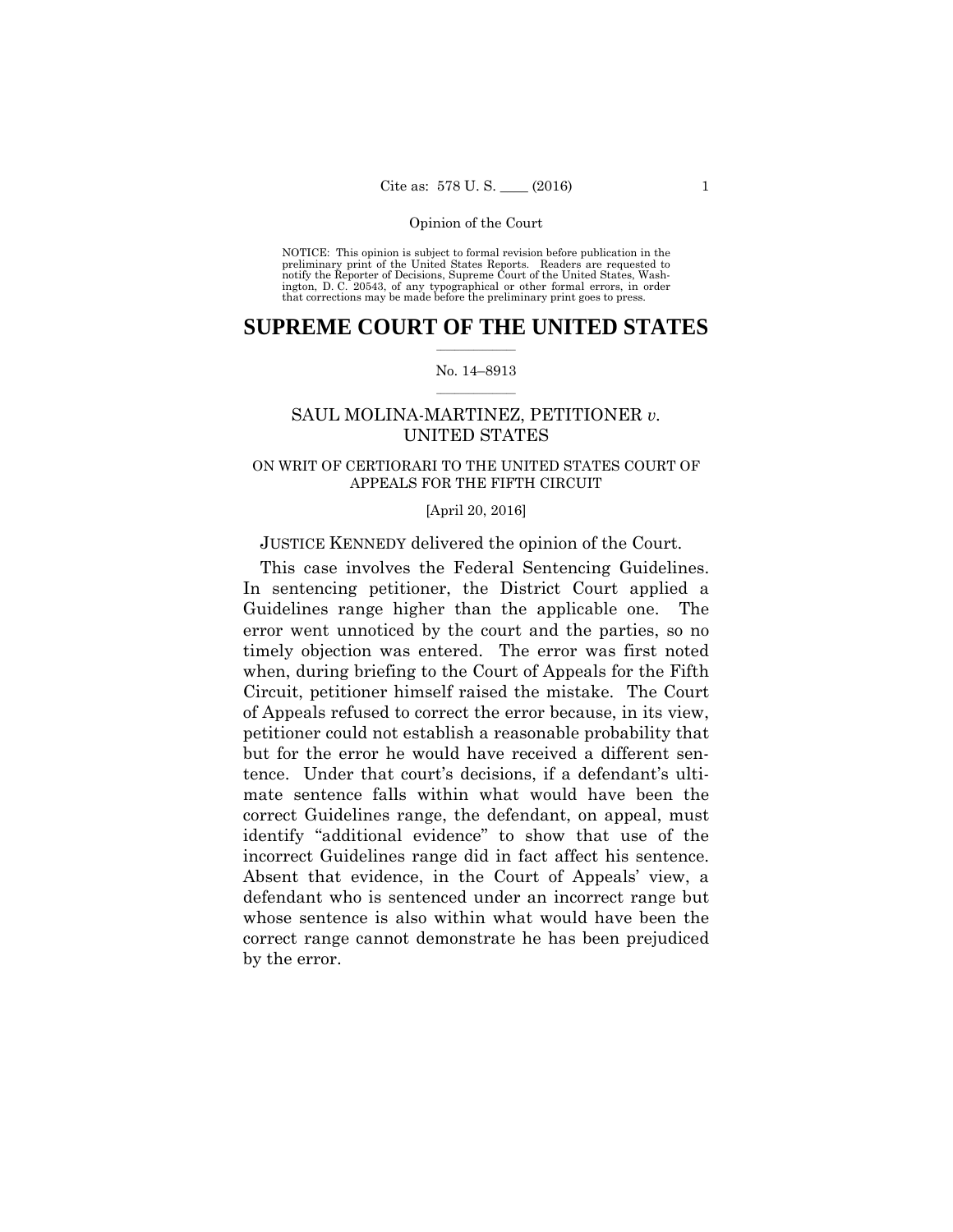Most Courts of Appeals have not adopted so rigid a standard. Instead, in recognition of the Guidelines' central role in sentencing, other Courts of Appeals have concluded that a district court's application of an incorrect Guidelines range can itself serve as evidence of an effect on substantial rights. See, *e.g., United States* v. *Sabillon-Umana*, 772 F. 3d 1328, 1333 (CA10 2014) (application of an erroneous Guidelines range "'runs the risk of affecting the ultimate sentence *regardless of* whether the court ultimately imposes a sentence within or outside'" that range); *United States* v. *Vargem*, 747 F. 3d 724, 728–729 (CA9 2014); *United States* v. *Story*, 503 F. 3d 436, 440 (CA6 2007). These courts recognize that, in most cases, when a district court adopts an incorrect Guidelines range, there is a reasonable probability that the defendant's sentence would be different absent the error. This Court granted certiorari to reconcile the difference in approaches.

I

# A

The Sentencing Guidelines provide the framework for the tens of thousands of federal sentencing proceedings that occur each year. Congress directed the United States Sentencing Commission (USSC or Commission) to establish the Guidelines. 28 U. S. C. §994(a)(1). The goal was to achieve "'*uniformity* in sentencing . . . imposed by different federal courts for similar criminal conduct,' as well as '*proportionality* in sentencing through a system that imposes appropriately different sentences for criminal conduct of different severity.'" *Rita* v. *United States*, 551 U. S. 338, 349 (2007). To those ends, the Commission engaged in "a deliberative and dynamic process" to create Guidelines that account for a variety of offenses and circumstances. USSC, Guidelines Manual §2, ch. 1, pt. A, intro. comment., p. 14 (Nov. 2015) (USSG). As part of that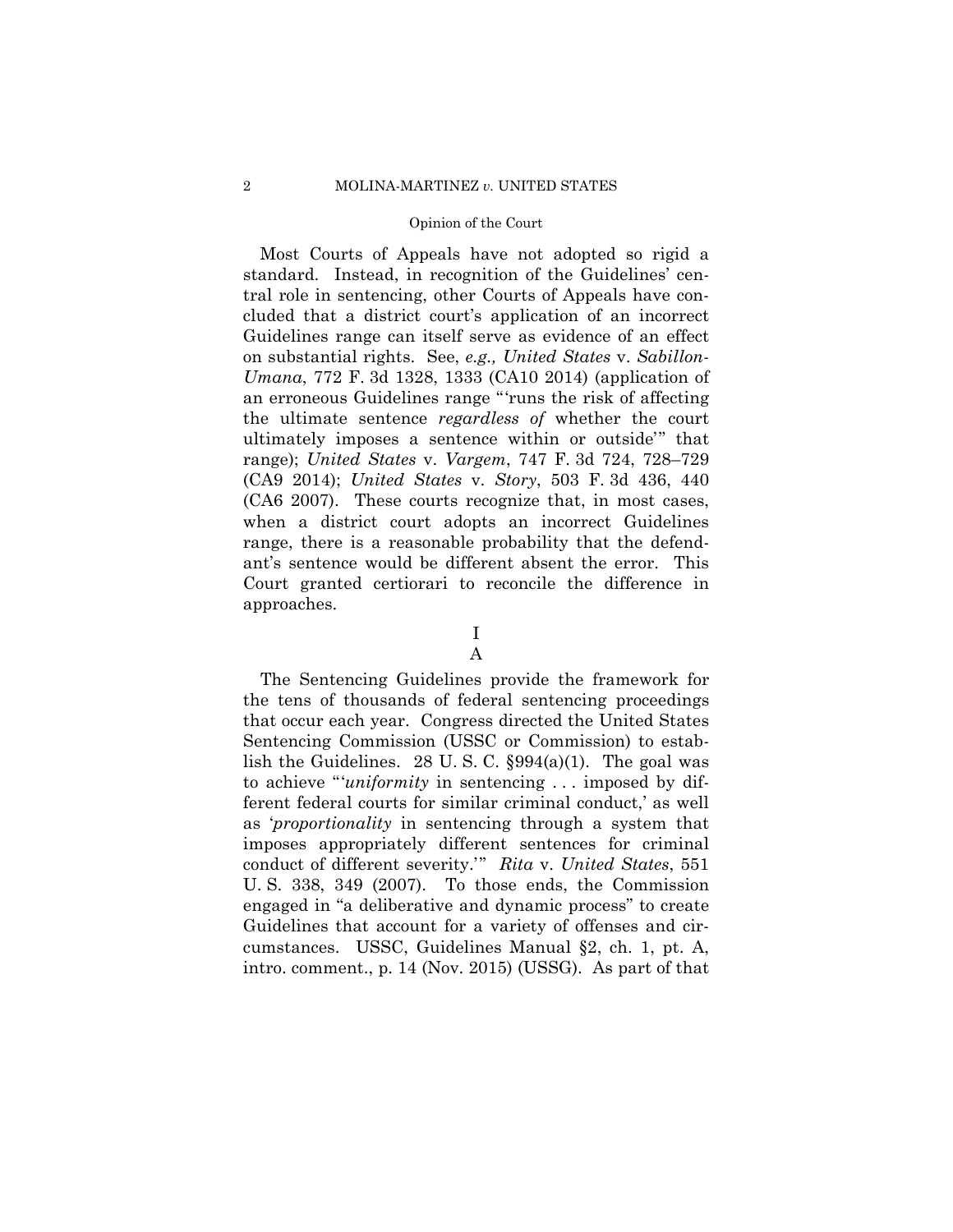process, the Commission considered the objectives of federal sentencing identified in the Sentencing Reform Act of 1984—the same objectives that federal judges must consider when sentencing defendants. Compare 28 U. S. C. §991(b) with 18 U. S. C. §3553(a). The result is a set of elaborate, detailed Guidelines that aim to embody federal sentencing objectives "both in principle and in practice." *Rita*, *supra,* at 350.

Uniformity and proportionality in sentencing are achieved, in part, by the Guidelines' significant role in sentencing. See *Peugh* v. *United States*, 569 U. S. \_\_\_, \_\_\_ (2013) (slip op., at 10). The Guidelines enter the sentencing process long before the district court imposes the sentence. The United States Probation Office first prepares a presentence report which includes a calculation of the advisory Guidelines range it considers to be applicable. Fed. Rules Crim. Proc.  $32(d)(1)(A)$ –(C); see generally 18 U. S. C. §3552(a). The applicable Guidelines range is based on the seriousness of a defendant's offense (indicated by his "offense level") and his criminal history (indicated by his "criminal history category"). Rules  $32(d)(1)(B)$ –(C). The presentence report explains the basis for the Probation Office's calculations and sets out the sentencing options under the applicable statutes and Guidelines. Rule 32(d)(1). It also contains detailed information about the defendant's criminal history and personal characteristics, such as education and employment history. Rule 32(d)(2).

At the outset of the sentencing proceedings, the district court must determine the applicable Guidelines range. *Peugh*, *supra,* at \_\_\_ (slip op., at 10). To do so, the court considers the presentence report as well as any objections the parties might have. The court then entertains the parties' arguments regarding an appropriate sentence, including whether the sentence should be within the Guidelines range or not. Although the district court has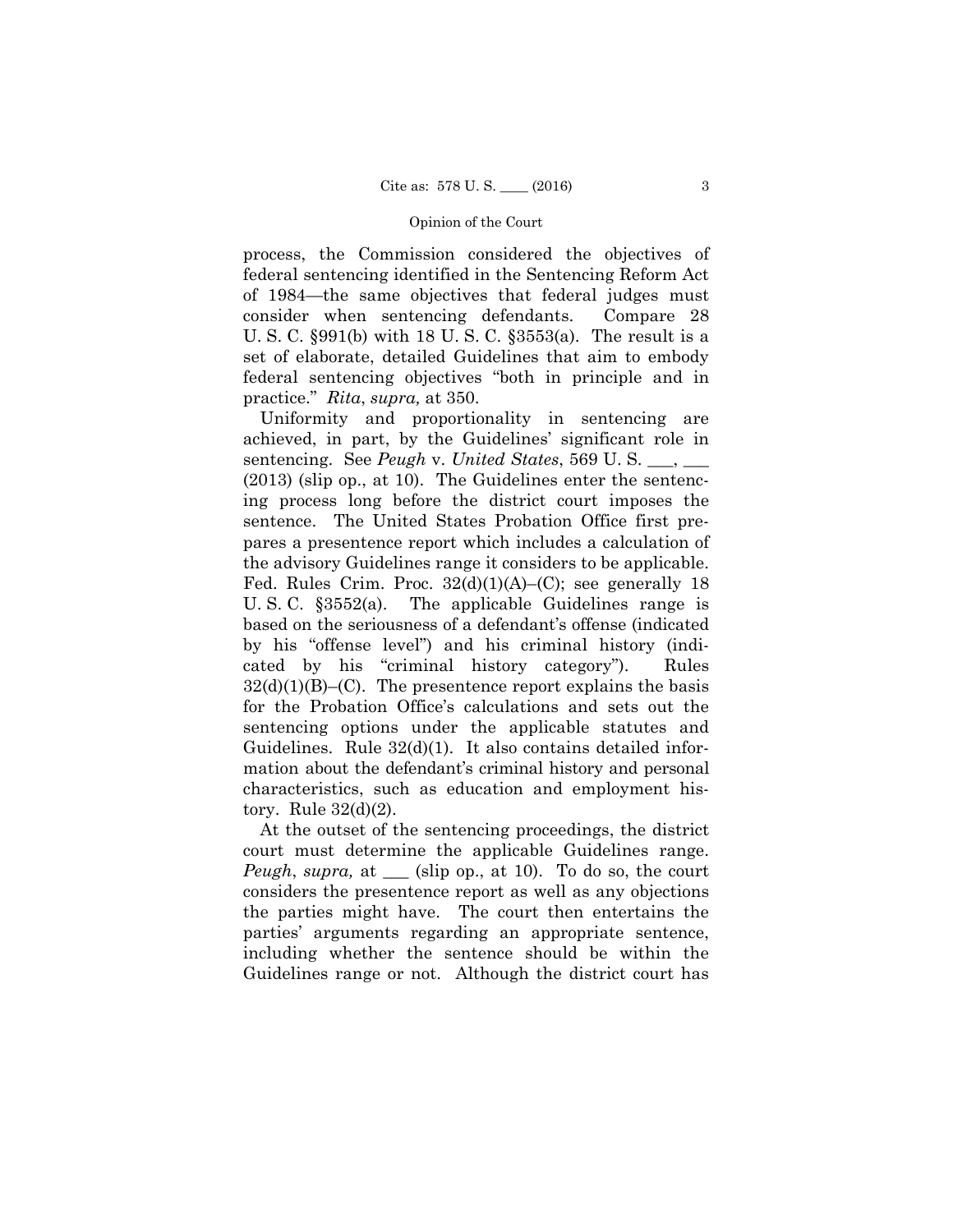discretion to depart from the Guidelines, the court "must consult those Guidelines and take them into account when sentencing." *United States* v. *Booker*, 543 U. S. 220, 264 (2005).

## B

The Guidelines are complex, and so there will be instances when a district court's sentencing of a defendant within the framework of an incorrect Guidelines range goes unnoticed. In that circumstance, because the defendant failed to object to the miscalculation, appellate review of the error is governed by Federal Rule of Criminal Procedure 52(b).

Rule 52, in both its parts, is brief. It states:

"(a) HARMLESS ERROR. Any error, defect, irregularity, or variance that does not affect substantial rights must be disregarded.

"(b) PLAIN ERROR. A plain error that affects substantial rights may be considered even though it was not brought to the court's attention."

The starting point for interpreting and applying paragraph (b) of the Rule, upon which this case turns, is the Court's decision in *United States* v. *Olano*, 507 U. S. 725 (1993). *Olano* instructs that a court of appeals has discretion to remedy a forfeited error provided certain conditions are met. First, there must be an error that has not been intentionally relinquished or abandoned. *Id.*, at 732–733. Second, the error must be plain—that is to say, clear or obvious. *Id.,* at 734. Third, the error must have affected the defendant's substantial rights, *ibid.*, which in the ordinary case means he or she must "show a reasonable probability that, but for the error," the outcome of the proceeding would have been different, *United States* v. *Dominguez Benitez*, 542 U. S. 74, 76, 82 (2004). Once these three conditions have been met, the court of appeals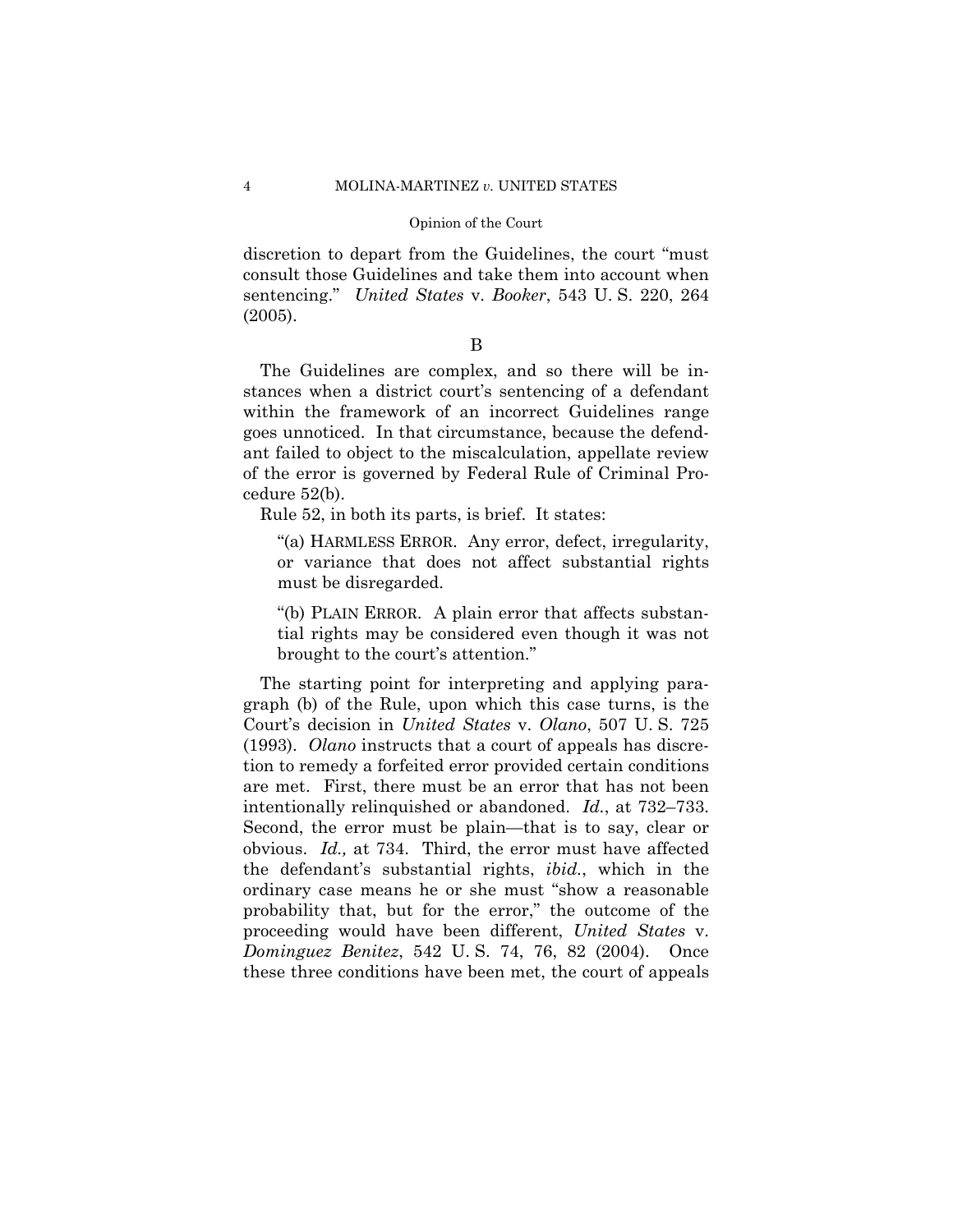should exercise its discretion to correct the forfeited error if the error "'seriously affects the fairness, integrity or public reputation of judicial proceedings.'" *Olano*, *supra,*  at 736 (brackets omitted).

## II

The petitioner here, Saul Molina-Martinez, pleaded guilty to being unlawfully present in the United States after having been deported following an aggravated felony conviction, in violation of 8 U. S. C. §§1326(a) and (b). As required, the Probation Office prepared a presentence report that related Molina-Martinez's offense of conviction, his criminal history, his personal characteristics, and the available sentencing options. The report also included the Probation Office's calculation of what it believed to be Molina-Martinez's Guidelines range. The Probation Office calculated Molina-Martinez's total offense level as 21. It concluded that Molina-Martinez's criminal history warranted 18 points, which included 11 points for five aggravated burglary convictions from 2011. Those 18 criminal history points resulted in a criminal history category of VI. That category, combined with an offense level of 21, resulted in a Guidelines range of 77 to 96 months.

At the sentencing hearing Molina-Martinez's counsel and the Government addressed the court. The Government acknowledged that the Probation Office had "recommended the low end on this case, 77 months." App. 30. But, the prosecution told the court, it "disagree[d] with that recommendation," and was "asking for a high end sentence of 96 months"—the top of the Guidelines range. *Ibid.* Like the Probation Office, counsel for Molina-Martinez urged the court to enter a sentence at the bottom of the Guidelines range. Counsel asserted that "77 months is a severe sentence" and that "after the 77 months, he'll be deported with probably a special release term." *Id.*, at 32. A sentence of 77 months, counsel con-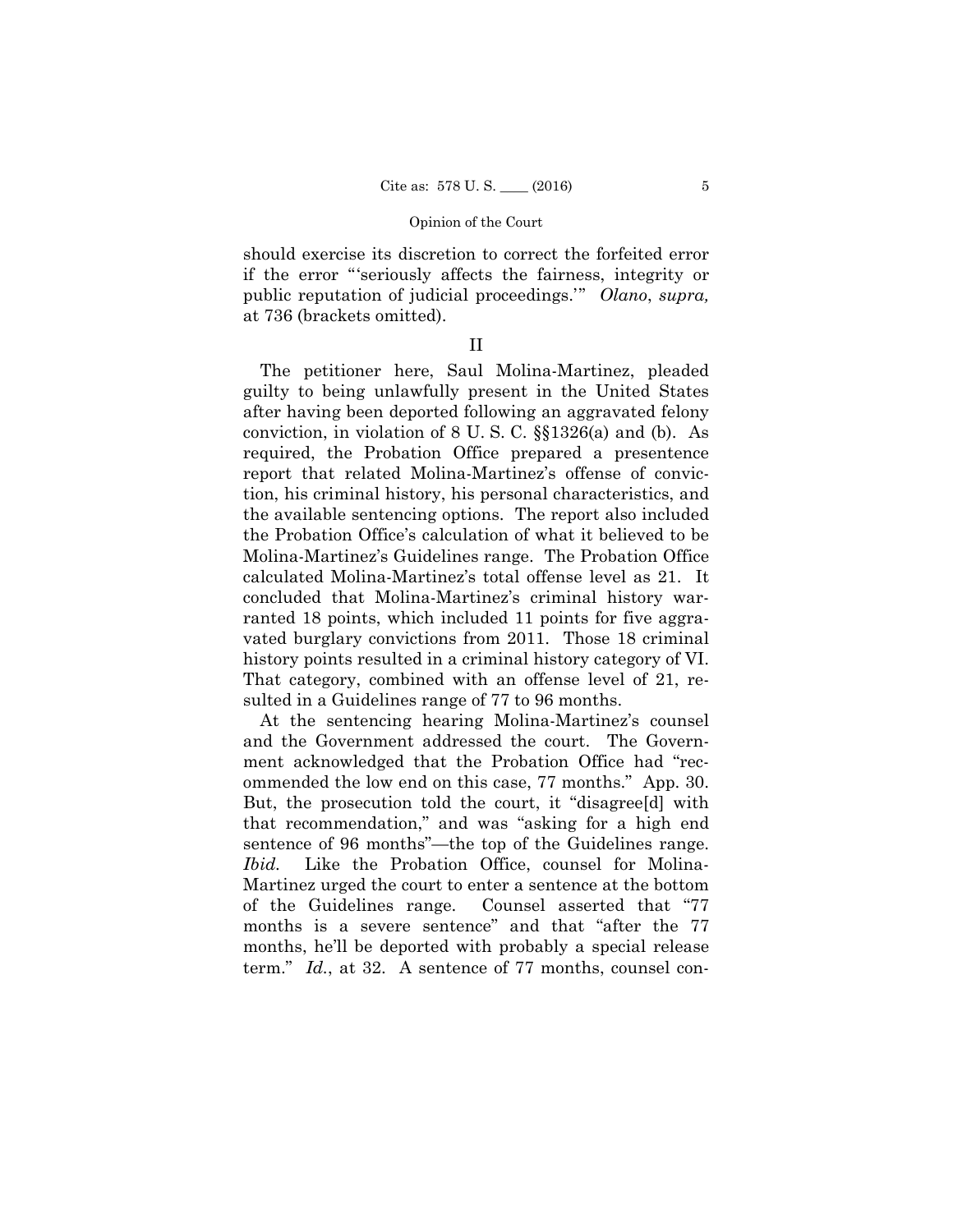tinued, "is more than adequate to ensure he doesn't come back again." *Ibid.* 

After hearing from the parties, the court stated it was adopting the presentence report's factual findings and Guidelines calculations. It then ordered Molina-Martinez's sentence:

"It's the judgment of the Court that the defendant, Saul Molina-Martinez, is hereby committed to the custody of the Bureau of Prisons to be imprisoned for a term of 77 months. Upon release from imprisonment, Defendant shall be placed on supervised release for a term of three years without supervision." *Id.*, at 33.

The court provided no further explanation for the sentence.

On appeal, Molina-Martinez's attorney submitted a brief pursuant to *Anders* v. *California*, 386 U. S. 738 (1967). The attorney explained that, in his opinion, there were no nonfrivolous grounds for appeal. Molina-Martinez, however, submitted a *pro se* response to his attorney's *Anders*  brief. In it he identified for the first time what he believed to be an error in the calculation of his criminal history points under the Guidelines. The Court of Appeals concluded that Molina-Martinez's argument did not appear frivolous. It directed his lawyer to file either a supplemental *Anders* brief or a brief on the merits of the Guidelines issue.

Molina-Martinez, through his attorney, filed a merits brief arguing that the Probation Office and the District Court erred in calculating his criminal history points, resulting in the application of a higher Guidelines range. The error, Molina-Martinez explained, occurred because the Probation Office failed to apply  $§4A1.2(a)(2)$  of the Guidelines. See USSG §4A1.2(a)(2) (Nov. 2012). That provision addresses how multiple sentences imposed on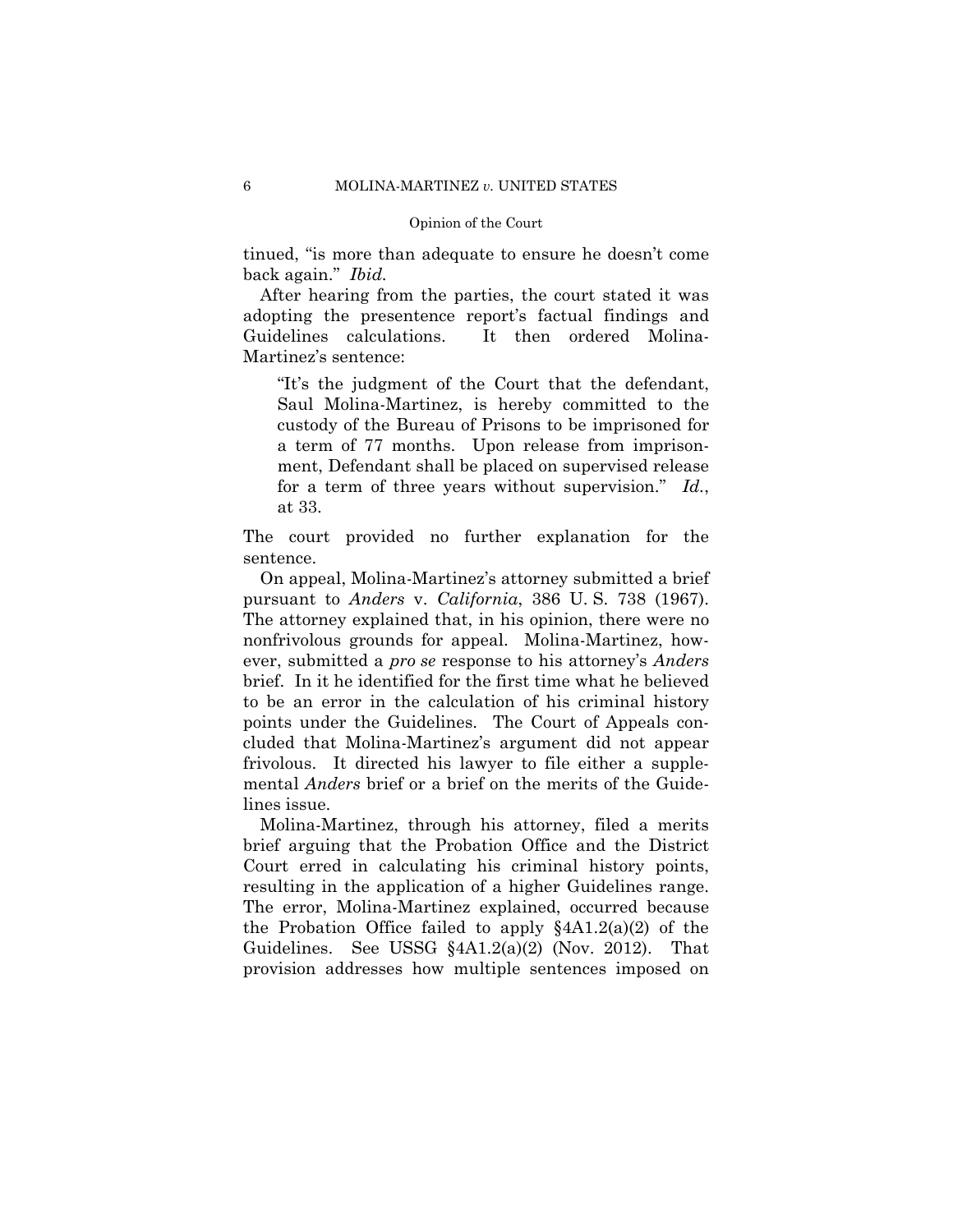the same day are to be counted for purposes of determining a defendant's criminal history. It instructs that, when prior sentences were imposed on the same day, they should be counted as a single sentence unless the offenses "were separated by an intervening arrest (*i.e.,* the defendant is arrested for the first offense prior to committing the second offense)." *Ibid.* 

Molina-Martinez's presentence report included five aggravated burglary convictions for which he had been sentenced on the same day. The Probation Office counted each sentence separately, which resulted in the imposition of 11 criminal history points. Molina-Martinez contended this was error because none of the offenses were separated by an intervening arrest and because he had been sentenced for all five burglaries on the same day. Under a correct calculation, in his view, the burglaries should have resulted in 5 criminal history points instead of 11. That would have lowered his criminal history category from VI to V. The correct criminal history category, in turn, would have resulted in a Guidelines range of 70 to 87 months rather than 77 to 96 months. Had the correct range been used, Molina-Martinez's 77-month sentence would have been in the middle of the range, not at the bottom.

Molina-Martinez acknowledged that, because he did not object in the District Court, he was entitled to relief only if he could satisfy Rule 52(b)'s requirements. He nevertheless maintained relief was warranted because the error was plain, affected his substantial rights, and impugned the fairness, integrity, and public reputation of judicial proceedings.

The Court of Appeals disagreed. It held that Molina-Martinez had not established that the District Court's application of an incorrect Guidelines range affected his substantial rights. It reasoned that, when a correct sentencing range overlaps with an incorrect range, the reviewing court "'do[es] not assume, in the absence of addi-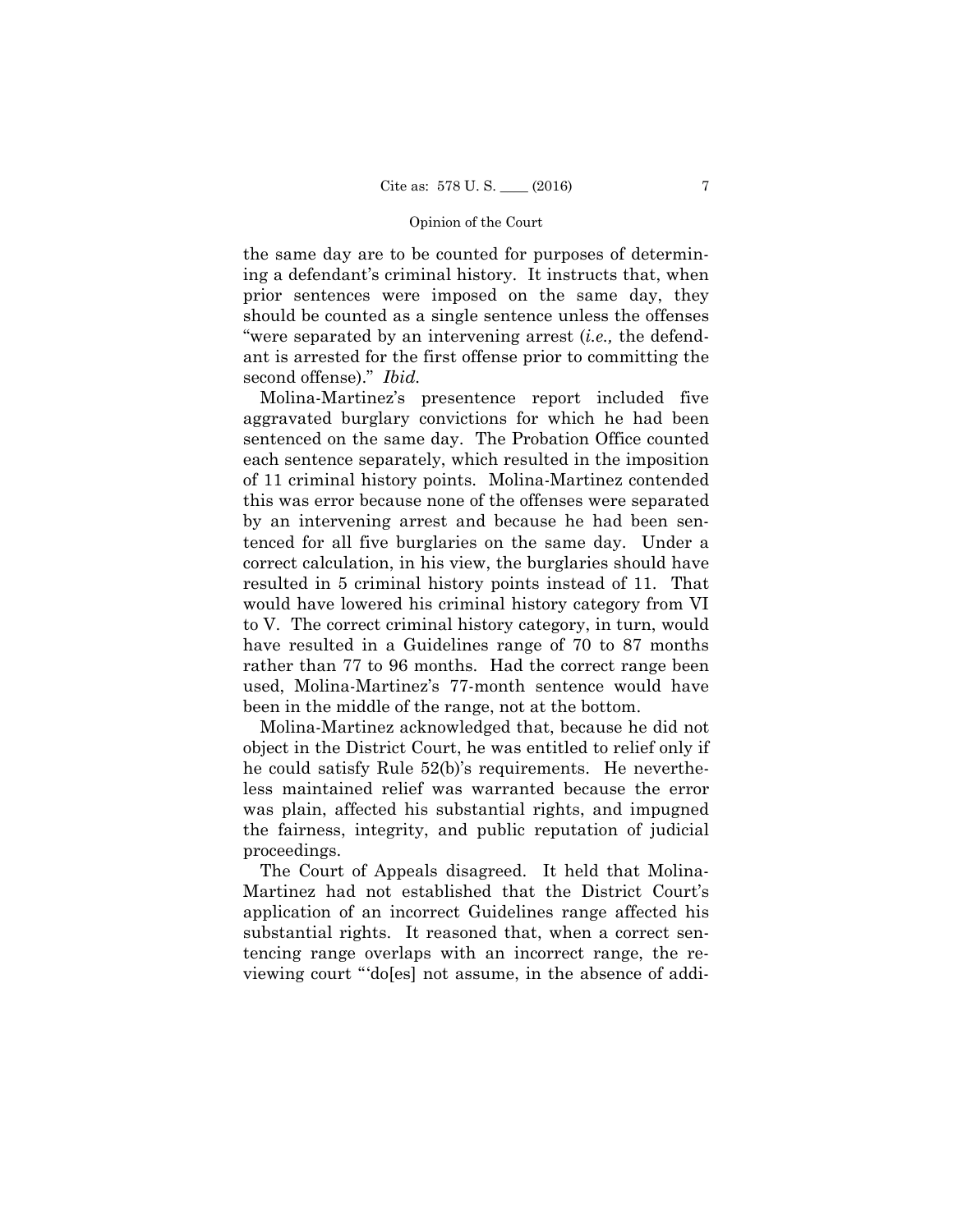tional evidence, that the sentence [imposed] affects a defendant's substantial rights.'" 588 Fed. Appx. 333, 335 (CA5 2014) (*per curiam*); see also *United States* v. *Blocker*, 612 F. 3d 413, 416 (CA5 2010). Molina-Martinez, the court ruled, had not put forth the additional evidence necessary to show that the error affected his substantial rights. "The mere fact that the court sentenced Molina-Martinez to a low-end sentence," the Court of Appeals reasoned, "is insufficient on its own to show that Molina-Martinez would have received a similar low-end sentence had the district court used the correct Guidelines range." 588 Fed. Appx., at 335. Instead, Molina-Martinez needed to identify "'additional evidence'" in the record showing that the Guidelines had an effect on the District Court's selection of his sentence. *Ibid.* The court noted that "the district court made no explicit statement suggesting that the Guidelines range was a primary factor in sentencing." *Ibid.* And the court did not view as probative "the parties' anchoring of their sentencing arguments in the Guidelines" or "the district court's refusal to grant the government's request for a high-end sentence of 96 months." *Ibid.* 

This Court granted certiorari to resolve the disagreement among Courts of Appeals over how to determine whether the application of an incorrect Guidelines range at sentencing affected the defendant's substantial rights. See 576 U.S. \_\_ (2015).

## III

The Court of Appeals for the Fifth Circuit stands generally apart from other Courts of Appeals with respect to its consideration of unpreserved Guidelines errors. This Court now holds that its approach is incorrect.

Nothing in the text of Rule 52(b), its rationale, or the Court's precedents supports a requirement that a defendant seeking appellate review of an unpreserved Guidelines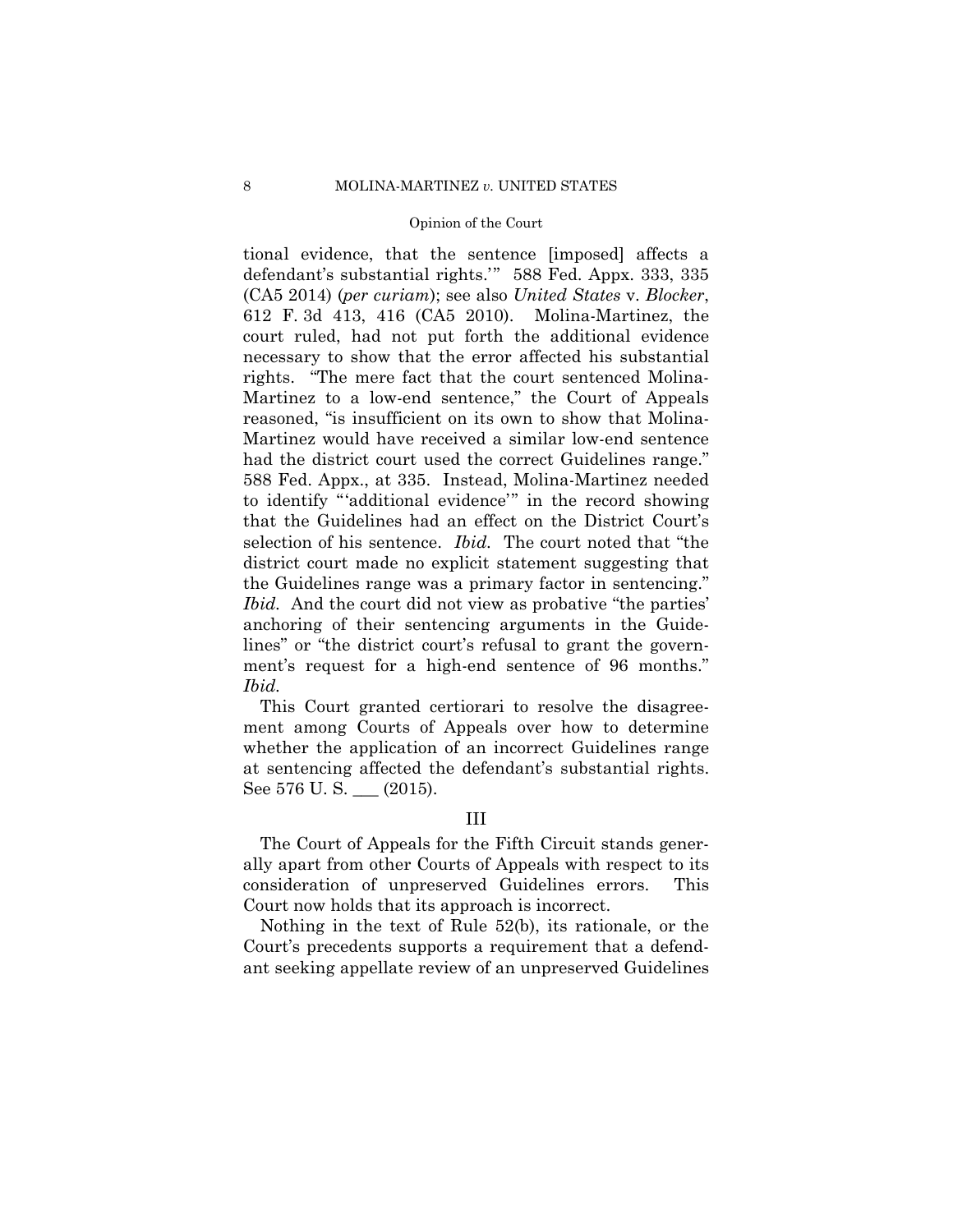error make some further showing of prejudice beyond the fact that the erroneous, and higher, Guidelines range set the wrong framework for the sentencing proceedings. This is so even if the ultimate sentence falls within both the correct and incorrect range. When a defendant is sentenced under an incorrect Guidelines range—whether or not the defendant's ultimate sentence falls within the correct range—the error itself can, and most often will, be sufficient to show a reasonable probability of a different outcome absent the error.

A

 it, *then the Guidelines are in a real sense the basis for the*  Today's holding follows from the essential framework the Guidelines establish for sentencing proceedings. The Court has made clear that the Guidelines are to be the sentencing court's "starting point and ... initial benchmark." *Gall* v. *United States*, 552 U. S. 38, 49 (2007). Federal courts understand that they "'*must* begin their analysis with the Guidelines and remain cognizant of them throughout the sentencing process.'" *Peugh*, 569 U. S., at (slip op., at 10). The Guidelines are "the framework for sentencing" and "anchor . . . the district court's discretion." *Id.*, at  $\_\_\_$ ,  $\_\_\_\$  (slip op., at 11, 18) "Even if the sentencing judge sees a reason to vary from the Guidelines, 'if the judge uses the sentencing range as the beginning point to explain the decision to deviate from *sentence.*'" *Id.*, at \_\_\_ (slip op., at 11).

The Guidelines' central role in sentencing means that an error related to the Guidelines can be particularly serious. A district court that "improperly calculaters" a defendant's Guidelines range, for example, has committed a "significant procedural error." *Gall*, *supra*, at 51. That same principle explains the Court's ruling that a "retrospective increase in the Guidelines range applicable to a defendant creates a sufficient risk of a higher sentence to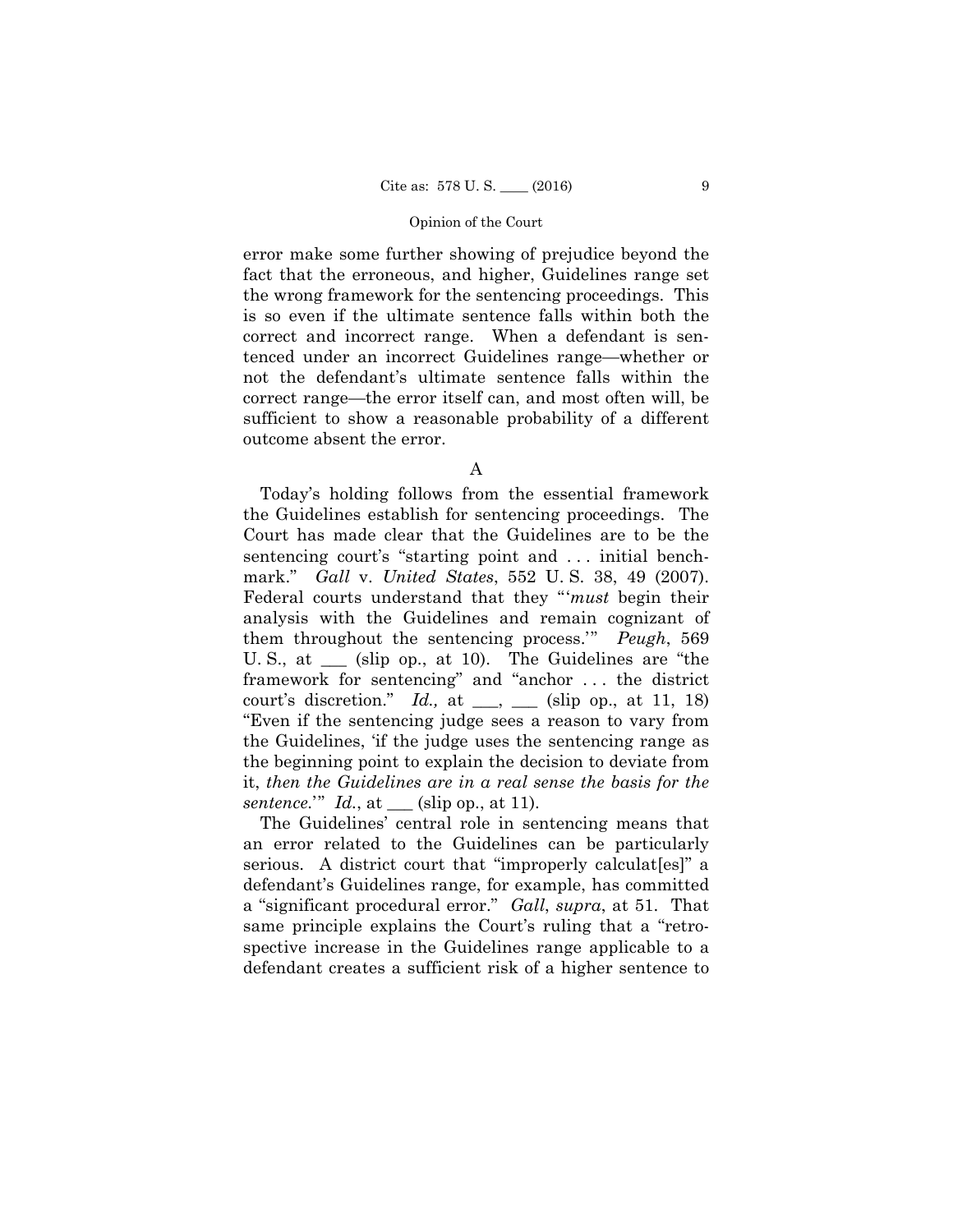constitute an *ex post facto* violation." *Peugh*, 569 U. S., at  $_{\text{-}}$  (slip op., at 13).

 and-publications /annual-reports-and- sourcebooks /2015/ The Commission's statistics demonstrate the real and pervasive effect the Guidelines have on sentencing. In most cases district courts continue to impose "either within-Guidelines sentences or sentences that depart downward from the Guidelines on the Government's motion." *Id.,* at \_\_\_ (slip op., at 12); see USSC, 2014 Annual Report and 2014 Sourcebook of Federal Sentencing Statistics S–50 (19th ed.) (Table N) (2014 Sourcebook). In less than 20% of cases since 2007 have district courts "imposed above- or below-Guidelines sentences absent a Government motion." *Peugh*, *supra*, at \_\_\_\_ (slip op., at 12–13); see also 2011 Annual Report and 2011 Sourcebook of Federal Sentencing Statistics 63 (16th ed.) (Figure G); 2015 Annual Report and 2015 Sourcebook of Federal Sentencing Statistics (20th ed.) (Figure G), online at http://www.ussc.gov/sites/default/files/pdf/research-FigureG.pdf (as last visited Apr. 15, 2016). As the Court has recognized, "when a Guidelines range moves up or down, offenders' sentences [tend to] move with it." *Peugh*, *supra*, at \_\_\_ (slip op., at 13); USSC, Final Quarterly Data Report, FY 2014, pp. 32–37 (Figures C to H). These realities have led the Court to observe that there is "considerable empirical evidence indicating that the Sentencing Guidelines have the intended effect of influencing the sentences imposed by judges." *Peugh*, *supra*, at \_\_\_ (slip op., at 12).

These sources confirm that the Guidelines are not only the starting point for most federal sentencing proceedings but also the lodestar. The Guidelines inform and instruct the district court's determination of an appropriate sentence. In the usual case, then, the systemic function of the selected Guidelines range will affect the sentence. This fact is essential to the application of Rule 52(b) to a Guide-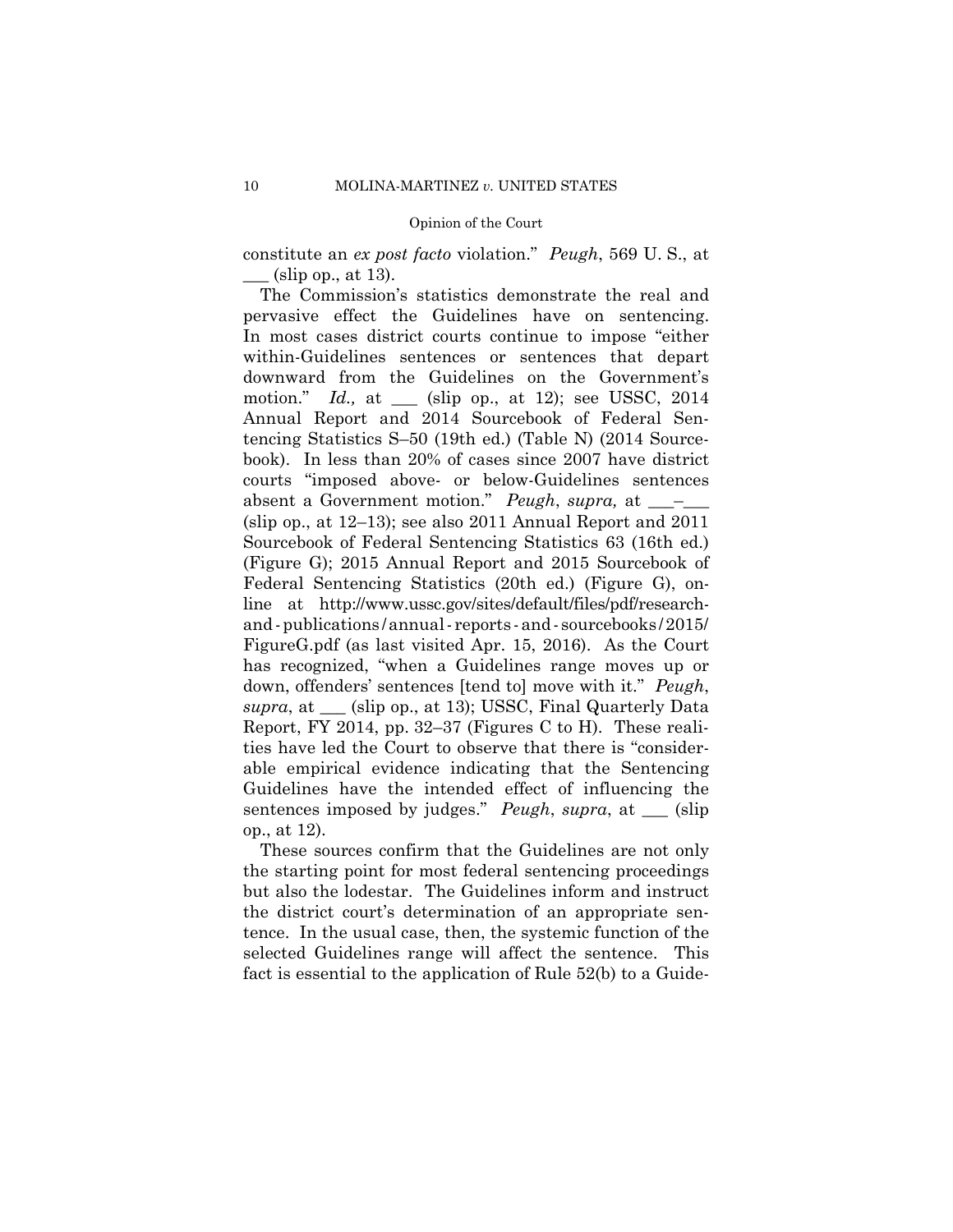lines error. From the centrality of the Guidelines in the sentencing process it must follow that, when a defendant shows that the district court used an incorrect range, he should not be barred from relief on appeal simply because there is no other evidence that the sentencing outcome would have been different had the correct range been used.

 defendant may make." *United States* v. *Vonn*, 535 U. S. In most cases a defendant who has shown that the district court mistakenly deemed applicable an incorrect, higher Guidelines range has demonstrated a reasonable probability of a different outcome. And, again in most cases, that will suffice for relief if the other requirements of Rule 52(b) are met. There may be instances when, despite application of an erroneous Guidelines range, a reasonable probability of prejudice does not exist. The sentencing process is particular to each defendant, of course, and a reviewing court must consider the facts and circumstances of the case before it. See *United States* v. *Davila*, 569 U.S. \_\_, \_\_ (2013) (slip op., at 13) ("Our essential point is that particular facts and circumstances matter"). The record in a case may show, for example, that the district court thought the sentence it chose was appropriate irrespective of the Guidelines range. Judges may find that some cases merit a detailed explanation of the reasons the selected sentence is appropriate. And that explanation could make it clear that the judge based the sentence he or she selected on factors independent of the Guidelines. The Government remains free to "poin[t] to parts of the record"—including relevant statements by the judge—"to counter any ostensible showing of prejudice the 55, 68 (2002). Where, however, the record is silent as to what the district court might have done had it considered the correct Guidelines range, the court's reliance on an incorrect range in most instances will suffice to show an effect on the defendant's substantial rights. Indeed, in the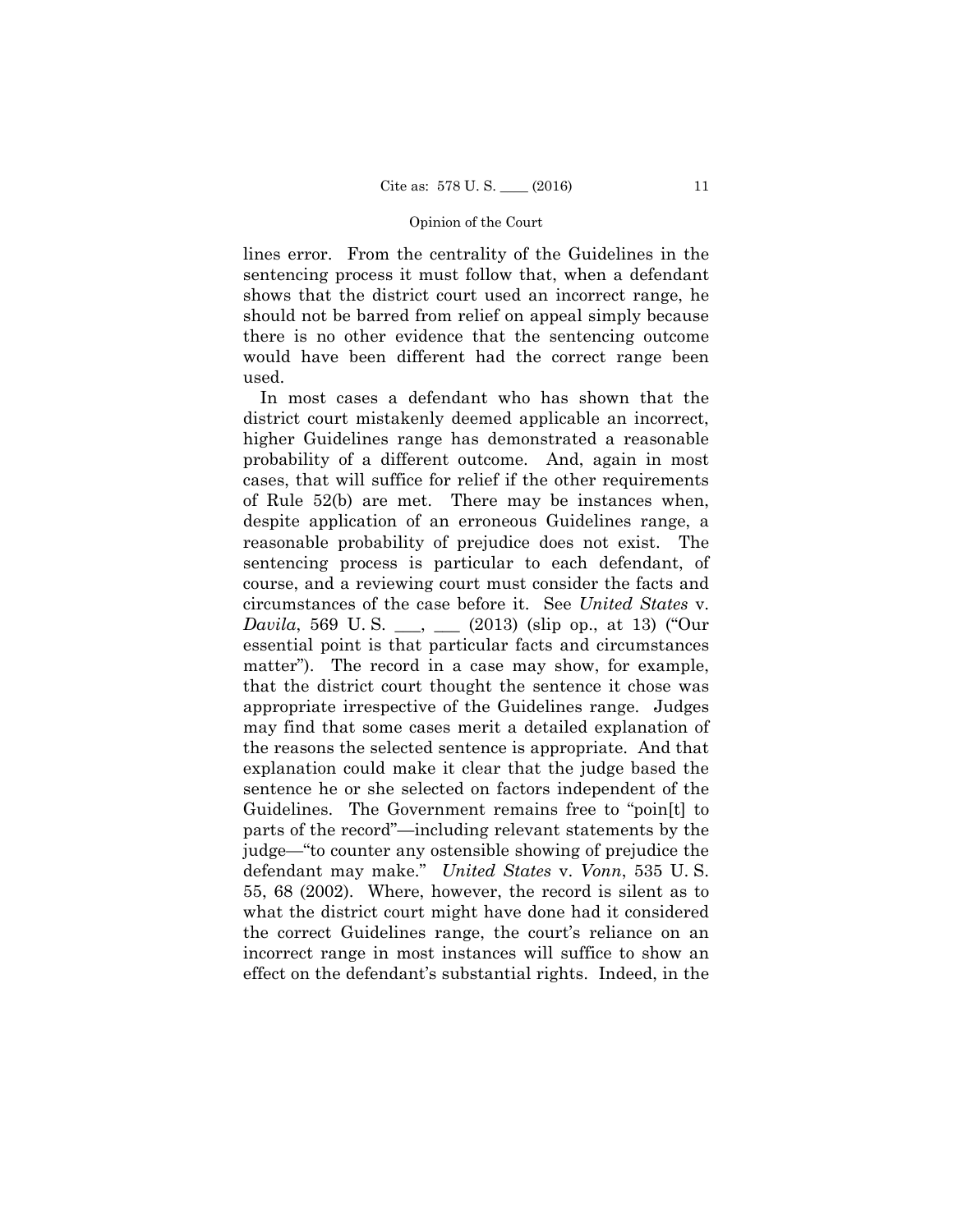ordinary case a defendant will satisfy his burden to show prejudice by pointing to the application of an incorrect, higher Guidelines range and the sentence he received thereunder. Absent unusual circumstances, he will not be required to show more.

 ate balance of the relevant federal sentencing factors. able. *Id.*, at 341. As a result, the cases where the Guide-The Court of Appeals' rule to the contrary fails to take account of the dynamics of federal sentencing. In a significant number of cases the sentenced defendant will lack the additional evidence the Court of Appeals' rule would require, for sentencing judges often say little about the degree to which the Guidelines influenced their determination. District courts, as a matter of course, use the Guidelines range to instruct them regarding the appropri-This Court has told judges that they need not provide extensive explanations for within-Guidelines sentences because "[c]ircumstances may well make clear that the judge rests his decision upon the Commission's own reasoning." *Rita*, 551 U. S., at 356–357. In these situations, reviewing courts may presume that a sentence imposed within a properly calculated Guidelines range is reasonlines are most likely to have influenced the district court's sentencing decision—those where the court chose a sentence within what it believed to be the applicable Guidelines range—are also the cases least likely to provide the defendant with evidence of the Guidelines' influence beyond the sentence itself. The defendants in these cases should not be prevented by a categorical rule from establishing on appeal that there is a reasonable probability the Guidelines range applied by the sentencing court had an effect on their within-Guidelines sentence.

This case illustrates the unworkable nature of the Court of Appeals' additional evidence rule. Here the court held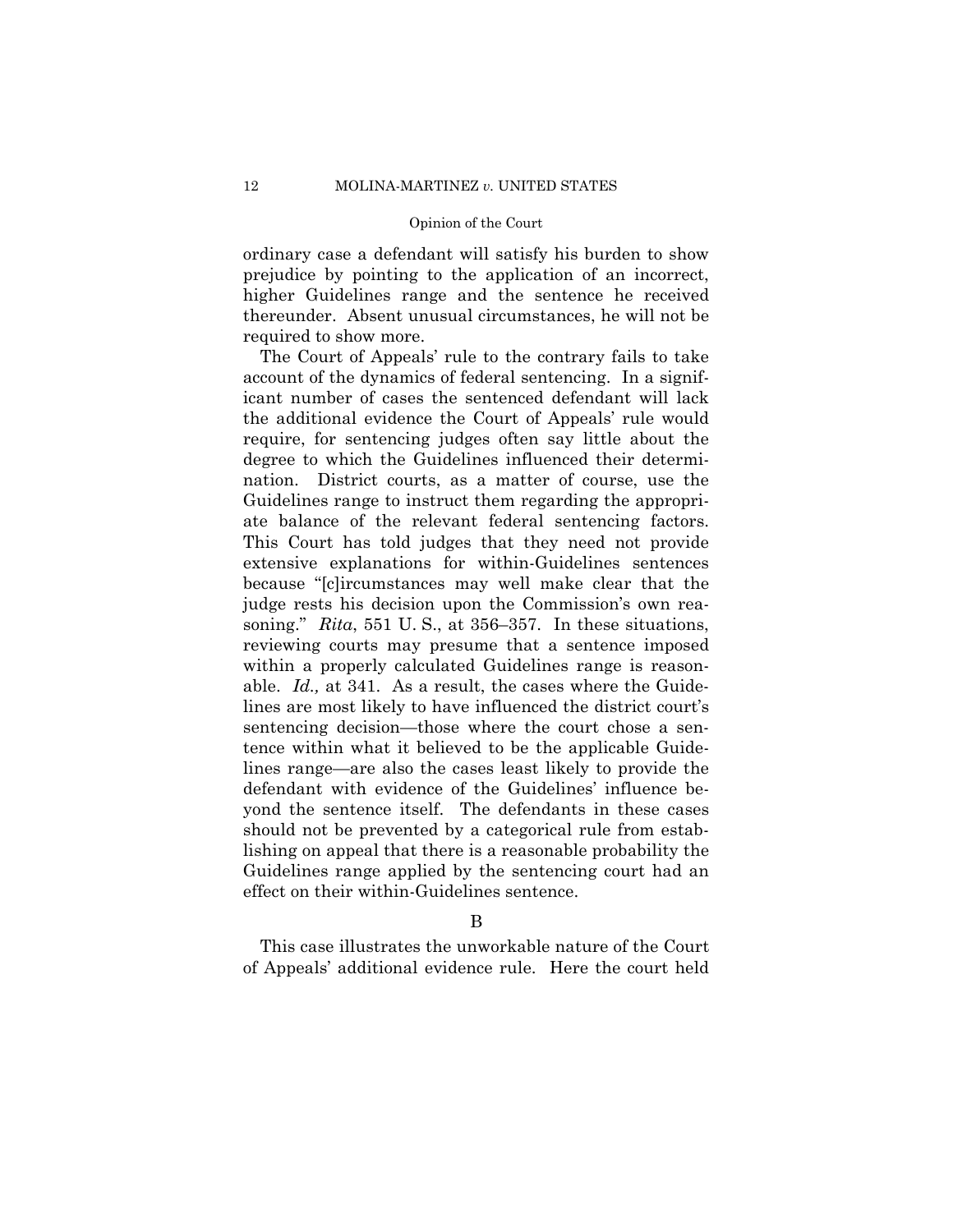that Molina-Martinez could not establish an effect on his substantial rights. Yet the record points to a different conclusion. The District Court said nothing specific about why it chose the sentence it imposed. It merely "adopted" the . . . guideline applications in the presentence investigation report," App. 33, which set the range at 77 to 96 months; rejected the Government's argument for a sentence at the top of the Guidelines range; and agreed with the defendant's request for, and the Probation Office's recommendation of, a sentence at the bottom of the range. As intended, the Guidelines served as the starting point for the sentencing and were the focal point for the proceedings that followed.

The 77-month sentence the District Court selected is conspicuous for its position as the lowest sentence within what the District Court believed to be the applicable range. As Molina-Martinez explained to the Court of Appeals, the District Court's selection of a sentence at the bottom of the range, despite the Government's request for the maximum Guidelines sentence, "evinced an intention . . . to give the minimum recommended by the Guidelines." Brief for Appellant in No. 13–40324 (CA5), p. 18. The District Court said nothing to suggest that it would have imposed a 77-month sentence regardless of the Guidelines range. Given these circumstances, there is at least a reasonable probability that the District Court would have imposed a different sentence had it known that 70 months was in fact the lowest sentence the Commission deemed appropriate.

## IV

The Government contends that permitting a defendant to establish prejudice through the fact of a Guidelines error alone eliminates the main difference between Rules 52(a) and 52(b)—which party must prove whether the complained-of error had an effect. Brief for United States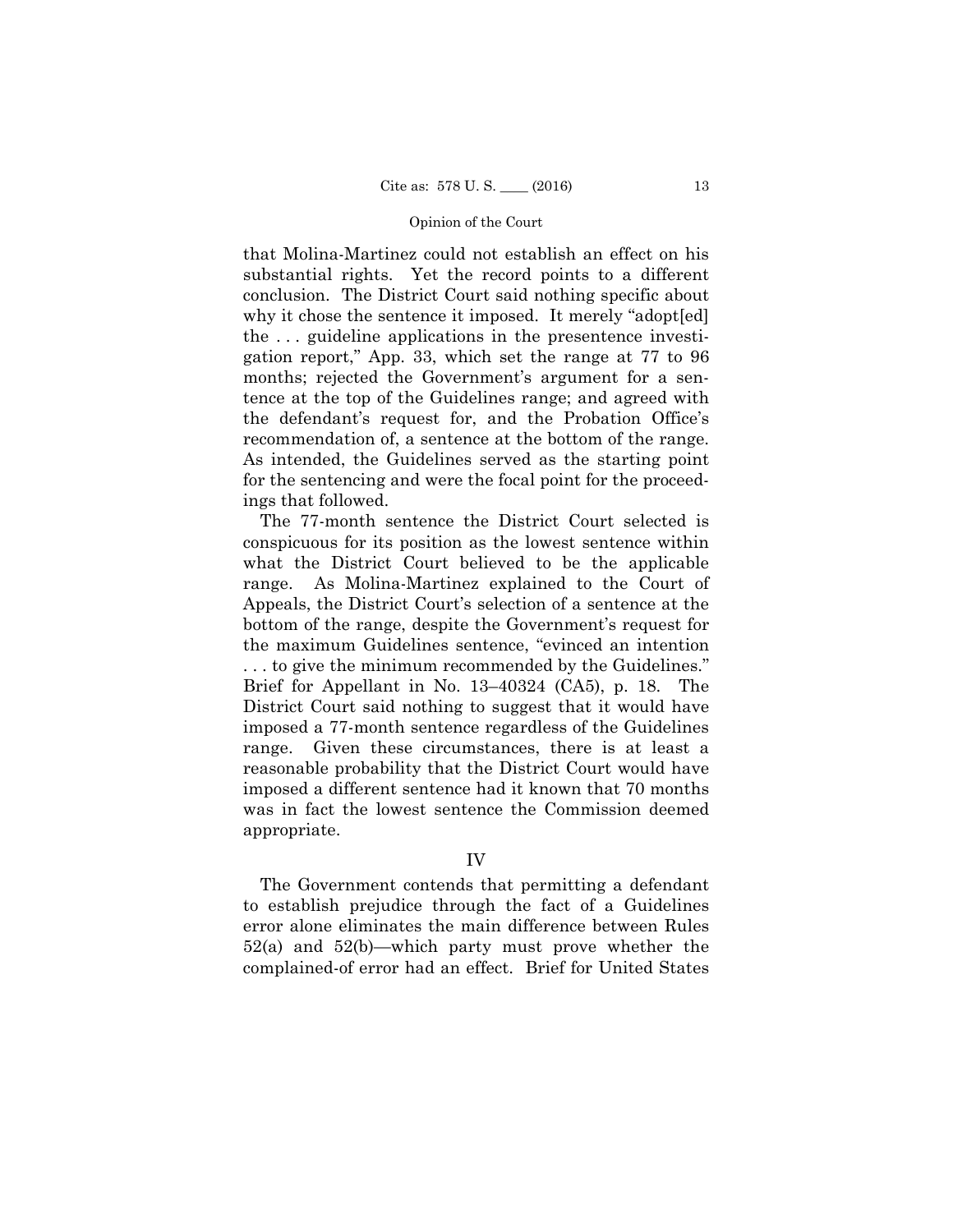21. As noted, Rule 52(a) states: "Any error, defect, irregularity, or variance that does not affect substantial rights must be disregarded." When a defendant makes a timely objection, the Government can rely on Rule 52(a) to argue that the error does not warrant correction because it was harmless. Although Rules 52(a) and (b) both require an inquiry into whether the complained-of error was prejudicial, there is "'one important difference'" between the subparts—under (b), but not (a), "'[i]t is the defendant rather than the Government who bears the burden of persuasion with respect to prejudice.'" Brief for United States 18 (quoting *Olano*, 507 U. S., at 734). In the Government's view, ruling for Molina-Martinez will require the Government to prove the harmlessness of every Guidelines error raised on appeal regardless of whether it was preserved. Brief for United States 27–28.

The holding here does not lead to that result. The decision today simply states that courts reviewing sentencing errors cannot apply a categorical rule requiring additional evidence in cases, like this one, where the district court applied an incorrect range but nevertheless sentenced the defendant within the correct range. Rejection of that rule means only that a defendant can rely on the application of an incorrect Guidelines range to show an effect on his substantial rights.

The Government expresses concern over the judicial resources needed for the resentencing proceedings that might result from the Court's holding. It is doubtful today's holding will result in much of an increased burden. As already noted, today's holding is consistent with the approach taken by most Courts of Appeals. See, *e.g., Sabillon-Umana*, 772 F. 3d, at 1333 (collecting cases). Yet only a small fraction of cases are remanded for resentencing because of Guidelines related errors. See 2014 Sourcebook S–6, S–153 (Tables 2 and 62) (of the roughly 75,000 cases sentenced in 2014, only 620 resulted in a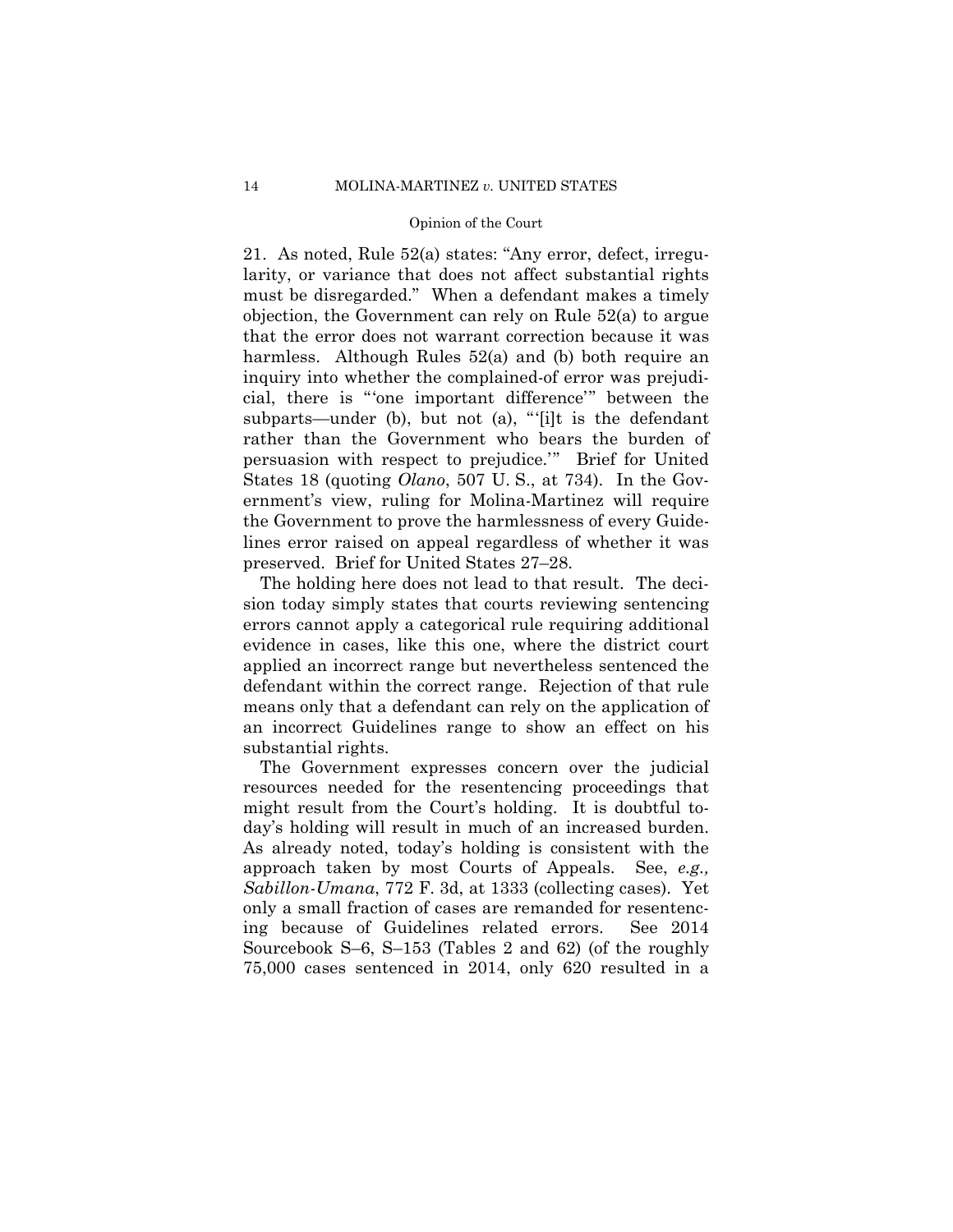remand for resentencing because of a statutory or Guidelines related error). Under the *Olano* framework, appellate courts retain broad discretion in determining whether a remand for resentencing is necessary. Courts have, for example, developed mechanisms short of a full remand to determine whether a district court in fact would have imposed a different sentence absent the error. See, *e.g., United States* v. *Currie*, 739 F. 3d 960, 967 (CA7 2014) (ordering "limited remand so that the district judge [could] consider, and state on the record, whether she would have imposed the same sentence . . . knowing that [the defendant] was subject to a five-year rather than a ten-year statutory minimum term of imprisonment"). And even when a Court of Appeals does decide that resentencing is appropriate, "a remand for resentencing, while not costless, does not invoke the same difficulties as a remand for retrial does." *United States* v. *Wernick*, 691 F. 3d 108, 117–118 (CA2 2012); see also *Sabillon-Umana*, *supra*, at 1334 (noting that the "cost of correction is . . . small" because "[a] remand for sentencing . . . doesn't require that a defendant be released or retried"). The Government's concern about additional, burdensome procedures appears unfounded, and, in any event, does not warrant reading into Rule 52(b) a requirement that does not exist.

\* \* \*

 have imposed a different sentence under the correct range. In the ordinary case the Guidelines accomplish their purpose. They serve as the starting point for the district court's decision and anchor the court's discretion in selecting an appropriate sentence. It follows, then, that in most cases the Guidelines range will affect the sentence. When that is so, a defendant sentenced under an incorrect Guidelines range should be able to rely on that fact to show a reasonable probability that the district court would That probability is all that is needed to establish an effect on substantial rights for purposes of obtaining relief under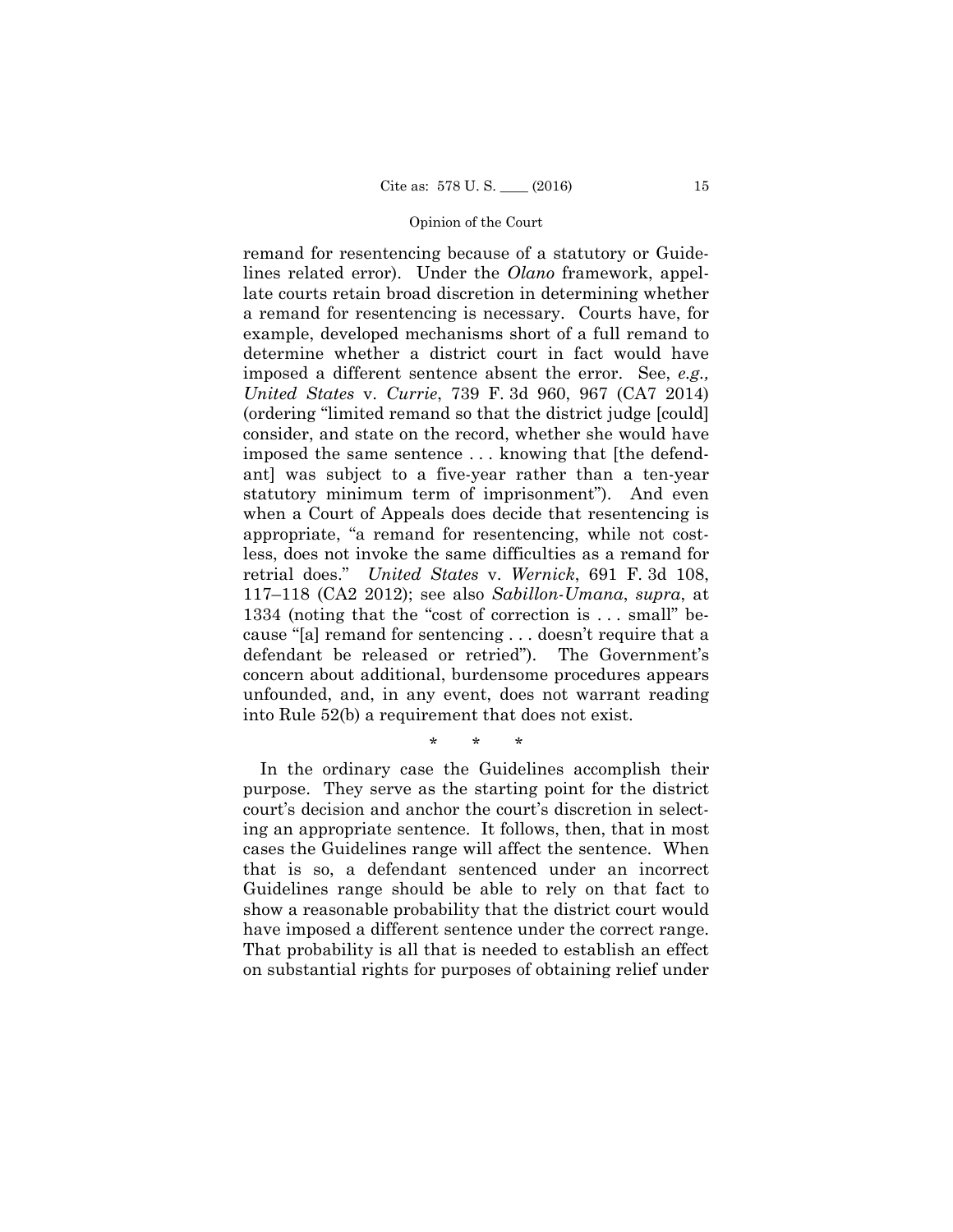# Rule 52(b).

The contrary judgment of the Court of Appeals for the Fifth Circuit is reversed, and the case is remanded for further proceedings consistent with this opinion.

*It is so ordered.*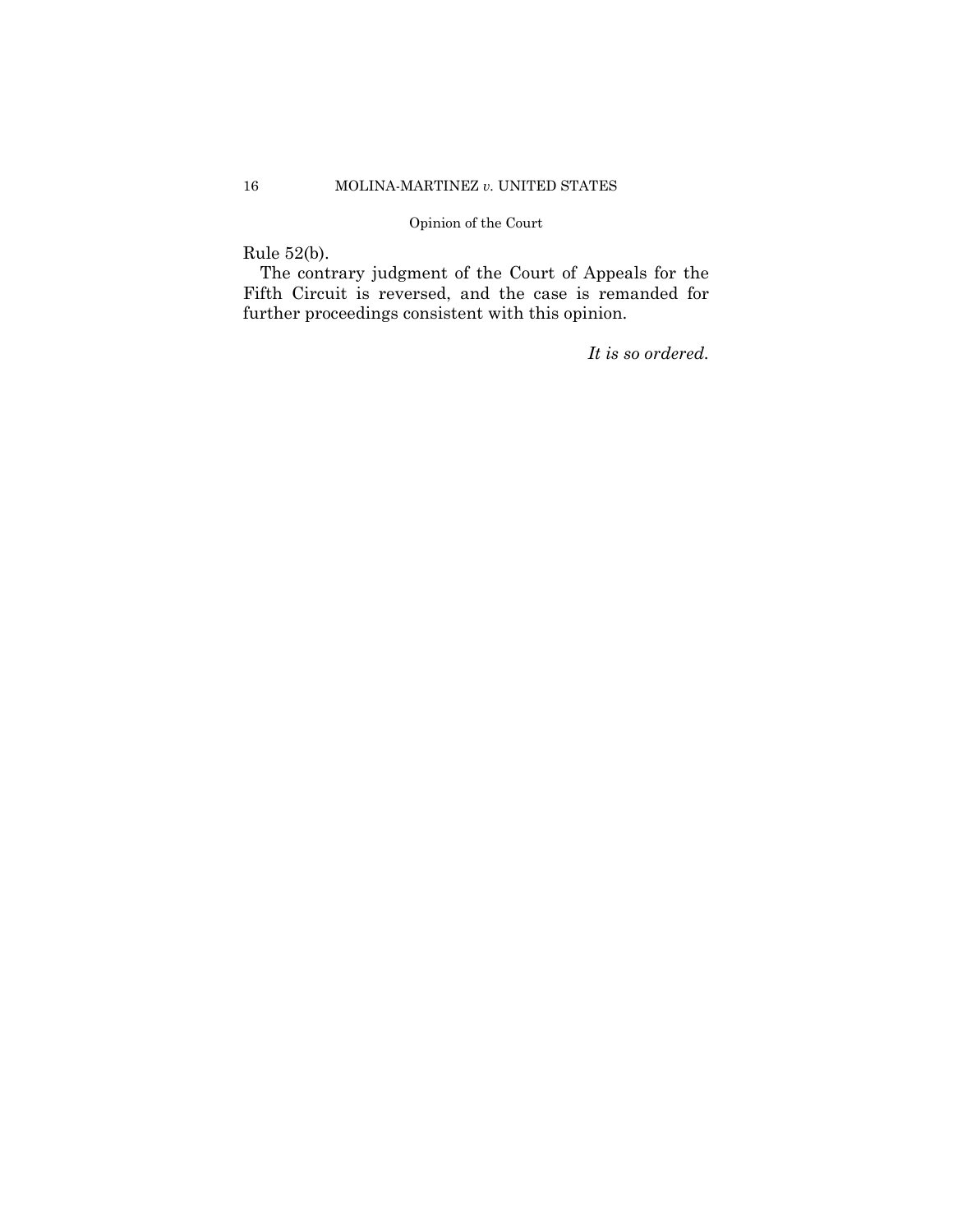## $\frac{1}{2}$  ,  $\frac{1}{2}$  ,  $\frac{1}{2}$  ,  $\frac{1}{2}$  ,  $\frac{1}{2}$  ,  $\frac{1}{2}$  ,  $\frac{1}{2}$ **SUPREME COURT OF THE UNITED STATES**

## $\frac{1}{2}$  ,  $\frac{1}{2}$  ,  $\frac{1}{2}$  ,  $\frac{1}{2}$  ,  $\frac{1}{2}$  ,  $\frac{1}{2}$ No. 14–8913

# SAUL MOLINA-MARTINEZ, PETITIONER *v.* UNITED STATES

# ON WRIT OF CERTIORARI TO THE UNITED STATES COURT OF APPEALS FOR THE FIFTH CIRCUIT

[April 20, 2016]

JUSTICE ALITO, with whom JUSTICE THOMAS joins, concurring in part and concurring in the judgment.

I agree with the Court that the Fifth Circuit's rigid approach to unpreserved Guidelines errors is incorrect. And I agree that petitioner has shown a reasonable probability that the District Court would have imposed a different sentence in his case if his recommended Guidelines sentence had been accurately calculated. Unlike the Court, however, I would not speculate about how often the reasonable probability test will be satisfied in future cases. The Court's predictions in dicta about how plain-error review will play out are predicated on the view that sentencing judges will continue to rely very heavily on the Guidelines in the future, but that prediction may not turn out to be accurate. We should not make predictions about the future effects of Guidelines errors, particularly since some may misunderstand those predictions as veiled directives.

I

 "'No procedural principle is more familiar to this Court than that a constitutional right,' or a right of any other sort, 'may be forfeited in criminal as well as civil cases by the failure to make timely assertion of the right before the tribunal having jurisdiction to determine it.'" *United*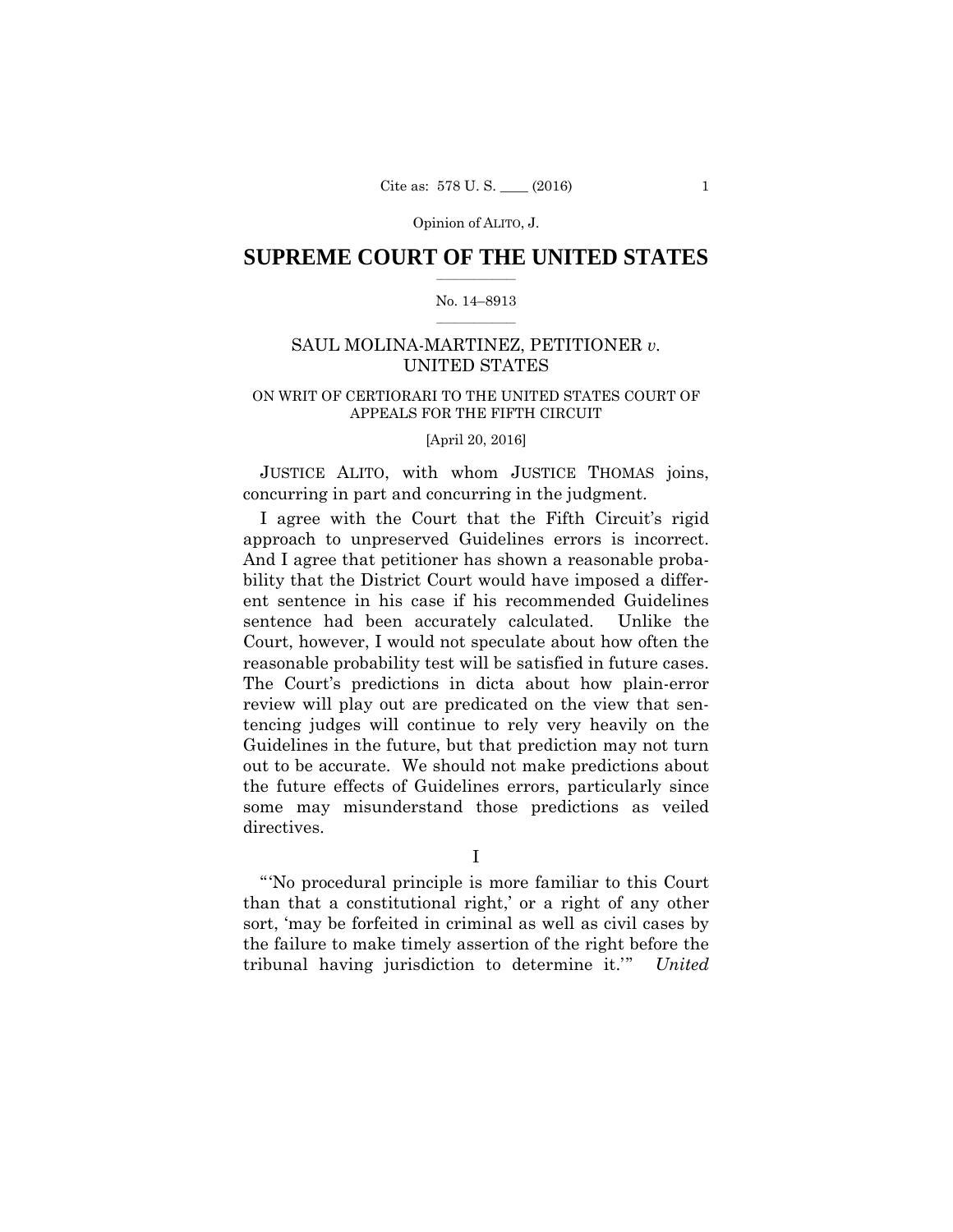*States* v. *Olano*, 507 U. S. 725, 731 (1993) (quoting *Yakus*  v. *United States*, 321 U. S. 414, 444 (1944)). Consistent with this principle, Rule 52 of the Federal Rules of Criminal Procedure treats defendants who preserve their claims much more favorably than those who fail to register a timely objection. When the defendant has made a timely objection to an error, the Government generally bears the burden of showing that the error was harmless. *Olano*, 507 U. S., at 734. By contrast, when a defendant has failed to make a timely objection, "[i]t is the defendant rather than the Government who bears the burden of persuasion with respect to prejudice." *Ibid.*; see also *id.*, at 741–742 (KENNEDY, J., concurring).

This framework applies to errors in the calculation of an advisory Guidelines sentence. If the defendant does not call the error to the attention of the sentencing judge, the defendant may obtain relief on appeal only if he or she proves that the error was prejudicial—specifically, that there is a "reasonable probability" that, but for the error, the sentence would have been different. *United States* v. *Dominguez Benitez*, 542 U. S. 74, 81–83 (2004). Meeting this burden "should not be too easy for defendants." *Id.*, at 82. Instead, the standard should be robust enough to "enforce the policies that underpin Rule 52(b) generally, to encourage timely objections and reduce wasteful reversals by demanding strenuous exertion to get relief for unpreserved error." *Ibid.* By placing this burden on the defendant, Rule 52(b) compels defense counsel to devote careful attention to the potential complexities of the Guidelines *at sentencing*, thus providing the district court—which "is ordinarily in the best position to determine the relevant facts and adjudicate the dispute"—with "the opportunity to consider and resolve" any objections. *Puckett* v. *United States*, 556 U. S. 129, 134 (2009); see also *ibid.*  ("[A]ppellate-court authority to remedy" unpreserved errors "is strictly circumscribed" in order to "induce the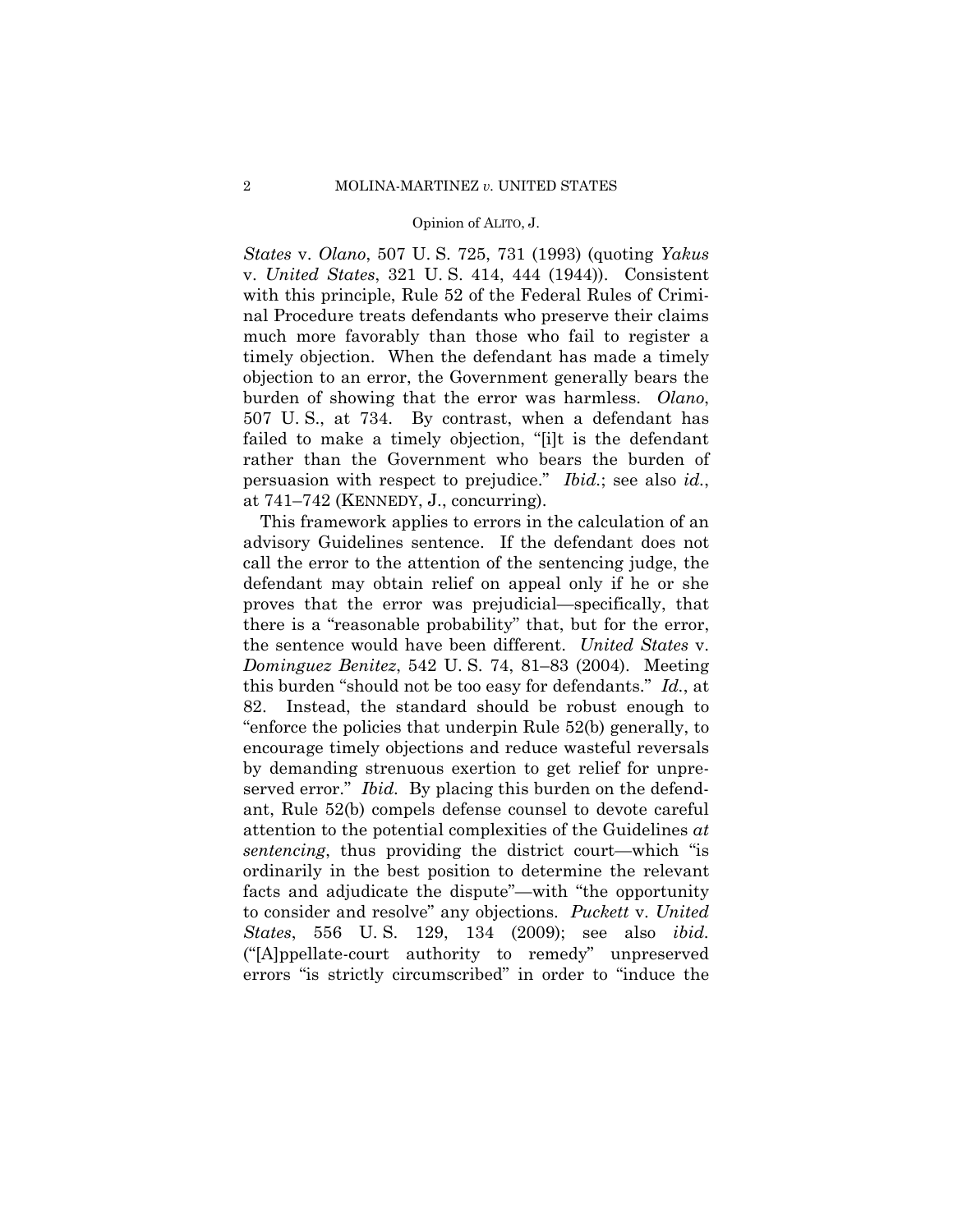timely raising of claims and objections"); *United States* v. *Vonn*, 535 U. S. 55, 73 (2002) ("[T]he value of finality requires defense counsel to be on his toes, not just the judge, and the defendant who just sits there when a mistake can be fixed cannot just sit there when he speaks up later on"); *Olano*, *supra*, at 742–743 (KENNEDY, J., concurring) ("[T]he operation of Rule 52(b) does not permit a party to withhold an objection . . . and then to demand automatic reversal").

Whether a defendant can show a "reasonable probability" of a different sentence depends on the "particular facts and circumstances" of each case. *United States* v. *Davila*, 569 U.S.  $\_\_\_\_\_\_\_\_\_\_$  (2013) (slip op., at 13–14). "We have previously warned against courts' determining whether an error is harmless through the use of mandatory presumptions and rigid rules rather than case-specific application of judgment, based upon examination of the record." *Shinseki* v. *Sanders*, 556 U. S. 396, 407 (2009) (citing *Kotteakos* v. *United States*, 328 U. S. 750, 760 (1946)). Instead of relying on presumptions, a court of appeals must "engage in [a] full-record assessment" to determine whether a defendant who forfeited a claim of Guidelines error has met his case-specific burden of showing of prejudice. *Davila*, *supra*, at \_\_\_ (slip op., at 14). The answer may be affected by a variety of factors, including any direct evidence, the nature and magnitude of the error, the sentencing judge's view of the Guidelines, $<sup>1</sup>$  the</sup>

<sup>1</sup>See, *e.g.*, United States Sentencing Commission, Report on the Continuing Impact of *United States* v. *Booker* on Federal Sentencing 3 (2012) (*Booker* Report) ("[T]he Commission's analysis of individual judge data showed that the identity of the judge has played an increasingly important role in the sentencing outcomes in many districts"); Bowman, Dead Law Walking: The Surprising Tenacity of the Federal Sentencing Guidelines, 51 Houston L. Rev. 1227, 1266 (2014) ("Inter-Judge Disparity Has . . . Increased Since *Booker*"); Scott, Inter-Judge Sentencing Disparity After *Booker*: A First Look, 63 Stan. L. Rev. 1, 30 (2010) ("[I]n their guideline sentencing patterns, judges have responded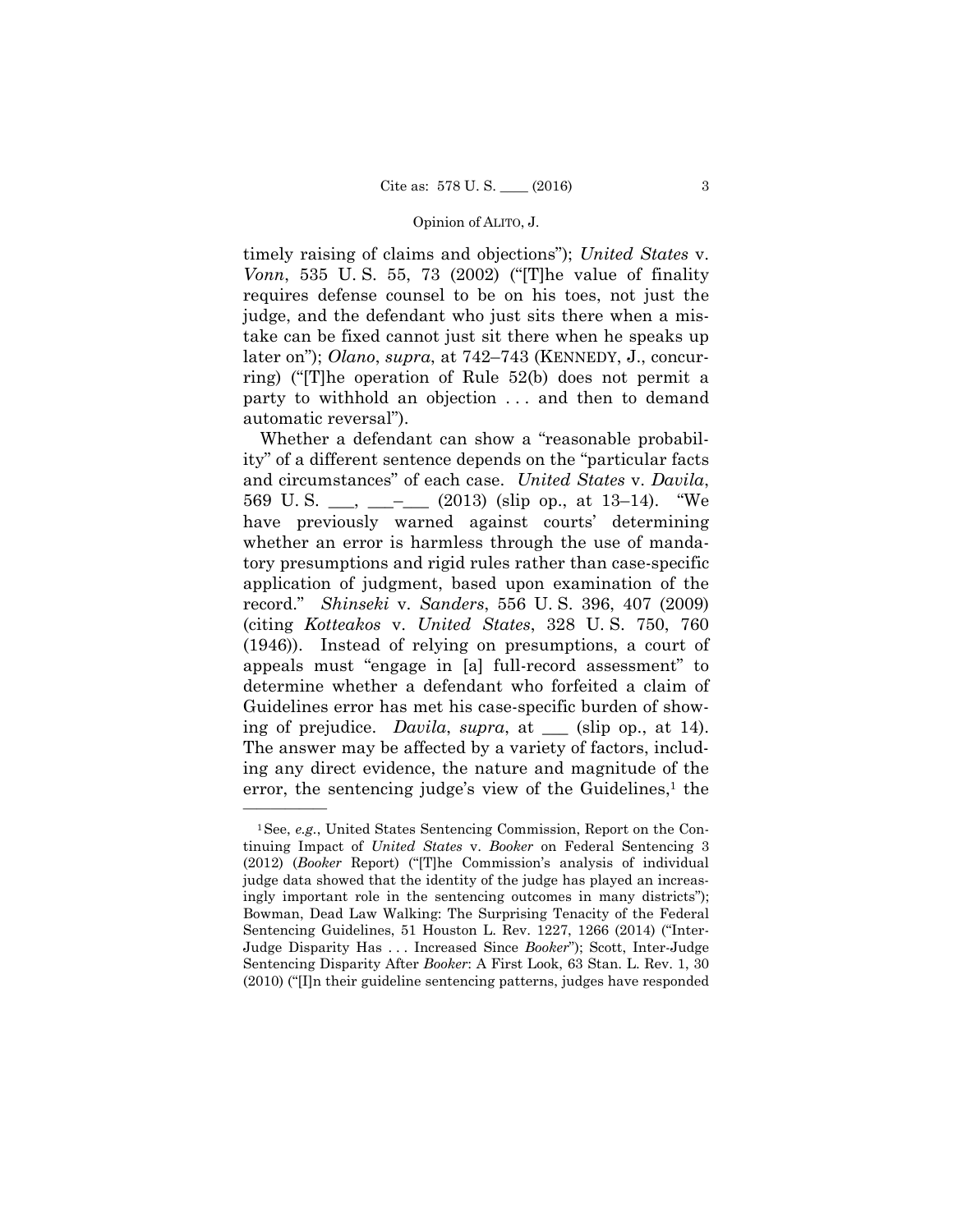approach of the circuit in question, $2$  and the particular crime at issue.3

Under the specific circumstances here, Molina-Martinez met his burden. As the Court points out, Molina-Martinez demonstrated that the Guidelines "were the focal point for the proceedings"; that "[t]he 77-month sentence the District Court selected is conspicuous for its position as the lowest sentence within what the District Court believed to be the applicable range"; and that "the District Court's selection of a sentence at the bottom of the range, despite the Government's request for the maximum Guidelines sentence, 'evinced an intention . . . to give the minimum recommended by the Guidelines.'" *Ante*, at 13. This evidence establishes a "reasonable probability that the District Court would have imposed a different sentence had it known that 70 months was in fact the lowest sentence the Commission deemed appropriate." *Ibid.* 

In concluding otherwise, the Fifth Circuit applied exactly the sort of strict, categorical rule against which we have warned. Under the Fifth Circuit's approach, Molina-Martinez could not satisfy his burden with circumstantial evidence regarding the parties' sentencing arguments or the District Court's selection of a sentence at the very bottom of the range. See 588 Fed. Appx. 333, 335 (CA5

in starkly different ways to *Booker*, with some following a 'free at last' pattern and others a 'business as usual' pattern").<br><sup>2</sup>See, *e.g.*, *Booker* Report 6 ("The influence of the guidelines . . . has

varied by circuit"); Bowman, *supra*, at 1261 ("Different Districts Have Had Very Different Post-*Booker* Experiences"); Yang, Have Interjudge Sentencing Disparities Increased in an Advisory Guidelines Regime? Evidence from *Booker*, 89 N. Y. U. L. Rev. 1268, 1277, 1319–1323 (2014) (presenting "evidence of substantial interdistrict differences in

sentencing outcomes"). 3See, *e.g.*, *Booker* Report 5 ("The influence of the guidelines . . . has generally remained stable in drug trafficking, firearms, and immigration offenses, but has diminished in fraud and child pornography offenses").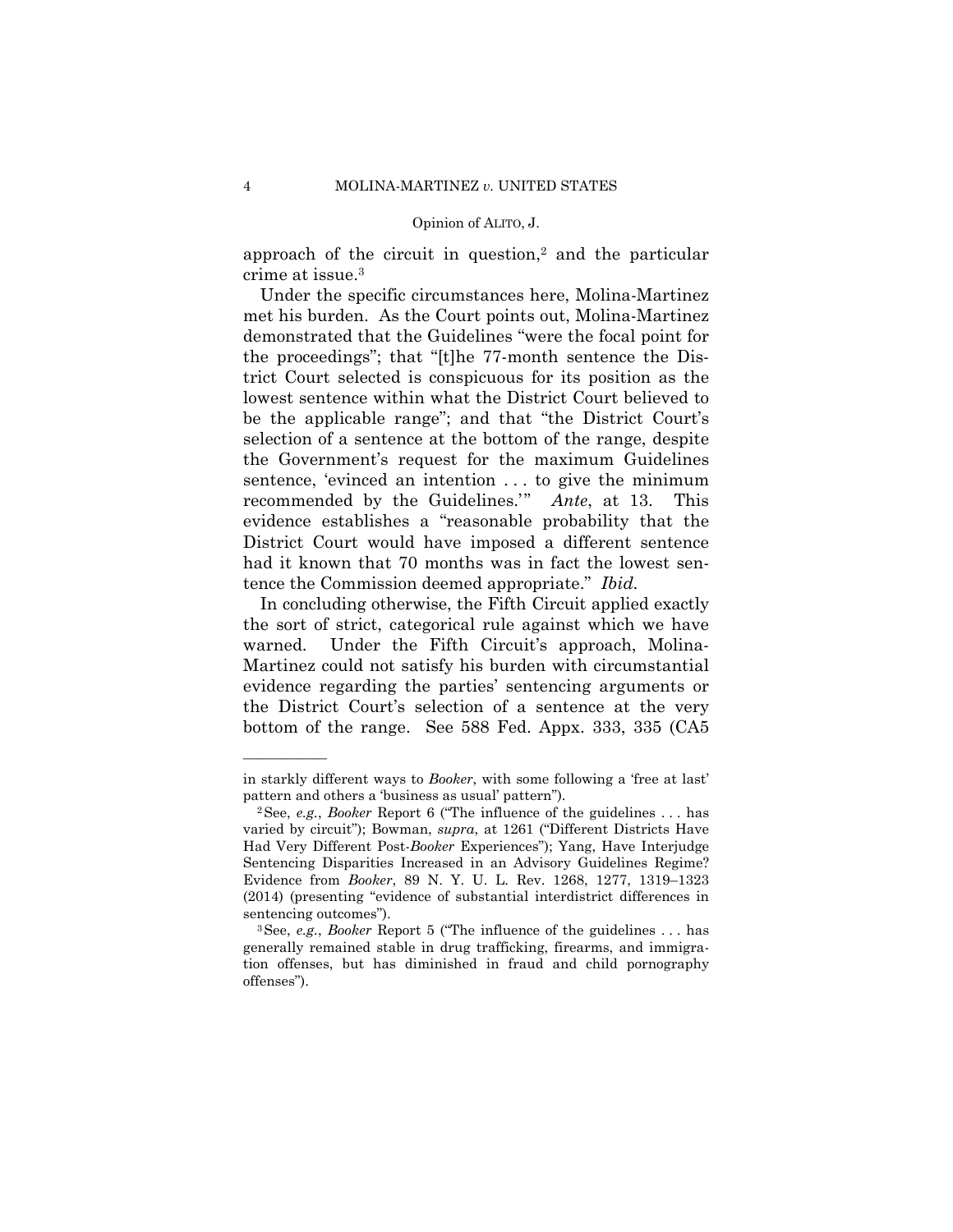2014) (*per curiam*). Rather, the Fifth Circuit would require a defendant to produce direct evidence, such as an "explicit statement suggesting that the Guidelines range was a primary factor in sentencing." *Ibid.* But there is no good reason to preclude defendants from showing prejudice via the type of circumstantial evidence at issue here. As this case illustrates, the manner in which a district court applies an incorrect Guidelines range can itself serve as evidence of an effect on substantial rights. I thus concur in the Court's opinion insofar as it rejects the Fifth Circuit's misguided approach and finds that Molina-Martinez demonstrated a reasonable probability of a different sentence absent the Guidelines error.

II

I cannot, however, join the Court's dicta speculating that "most" defendants who forfeit a Guidelines error will be able to show a reasonable probability of prejudice. *Ante*, at 9, 11, 15. Things may turn out that way, but I see no reason to prejudge an empirical question that is unnecessary to our decision in this case and that will be worked out by the lower courts on a case-by-case basis.4

<sup>4</sup>Some of the Court's dicta could perhaps be interpreted not as predictions, but as instructions to lower courts to side with the forfeiting defendant unless the Government can point to "unusual circumstances." See *ante*, at 11–12 ("[I]n the ordinary case a defendant will satisfy his burden to show prejudice by pointing to the application of an incorrect, higher Guidelines range and the sentence he received thereunder. Absent unusual circumstances, he will not be required to show more"). For several reasons, however, I do not think the opinion can be fairly viewed as requiring such a result. First, the Court makes clear that today's decision does *not* shift the burden of persuasion from a forfeiting defendant to the Government. See *ante*, at 14 (Under Rule 52(b), " '[i]t is the defendant rather than the Government who bears the burden of persuasion with respect to prejudice," and "[t]he holding here does not" shift the burden). Second, the opinion acknowledges that a "court's reliance on an incorrect range" will not always "suffice to show an effect on the defendant's substantial rights"—even where "the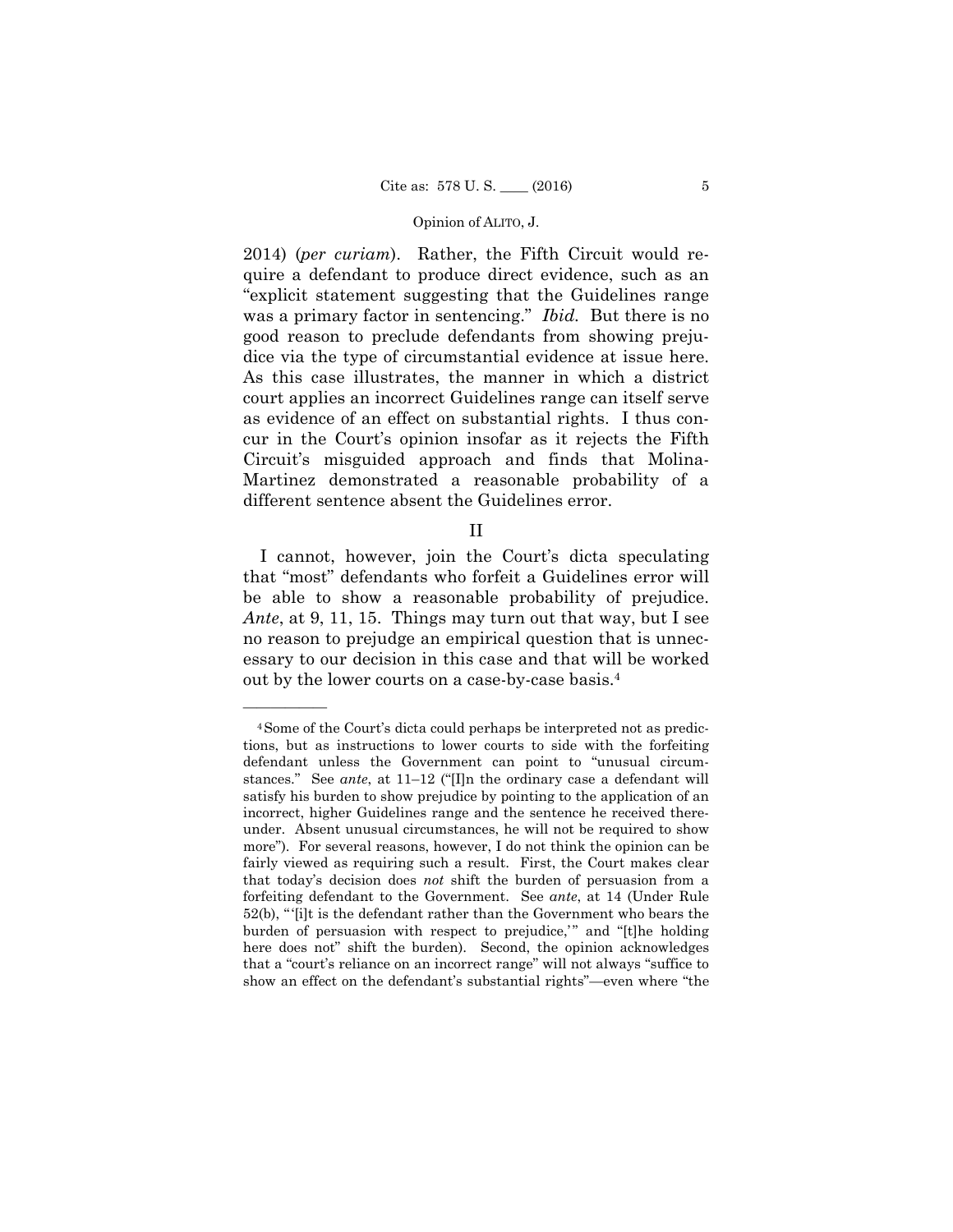The Court's proclamations about what will occur in "most" cases are based on Sentencing Commission statistics indicating that the Guidelines tend to influence sentences. See *ante*, at 10. Perhaps these statistics are probative of the Guidelines' current impact on sentencing. But they provide an unstable and shifting basis for the Court's prophecies about the future. The Guidelines are now entirely advisory, see *United States* v. *Booker*, 543 U. S. 220, 245 (2005), and in time the lower courts may increasingly drift away from the Guidelines and back toward the sentencing regime that prevailed prior to their issuance.5 As circumstances change, and as judges who

 considered the correct Guidelines range." *Ante*, at 11. It follows that simply by pointing to the application of an incorrect Guidelines range. circumstances of the case before it." *Ibid.*; see also *ibid.* (" 'Our essenrecord is silent as to what the district court might have done had it even where the Government fails to identify *any* direct evidence of harmlessness, the defendant cannot automatically satisfy his burden Instead of employing a strict presumption against the Government, the Court emphasizes, "a reviewing court must consider the facts and tial point is that particular facts and circumstances matter'" (quoting *United States v. Davila, 569 U.S.* \_\_, \_\_ (2013) (slip op., at 13))). Given these caveats, I do not read the Court's opinion as replacing the Fifth Circuit's inflexible pro-Government presumption with an equally inflexible pro-defendant presumption. Rather, I take the Court at its word: "The decision today simply states that courts reviewing sentencing errors cannot apply a categorical rule requiring additional evidence in cases, like this one, where the district court applied an incorrect range but nevertheless sentenced the defendant within the correct range." *Ante*, at 14.<br><sup>5</sup>See, *e.g.*, Assessing *Booker* and Its Aftermath, Practice Under the

Federal Sentencing Guidelines §1.02(C)(1), pp. 1–14 to 1–16 (D. Debold ed., 5th ed. 2016) (Debold) ("Since the first weeks after *Booker*, district courts have been engaged in a dynamic debate over the precise weight to be given the now advisory Guidelines," and "there are reasons to expect continued evolution in sentencing norms"); *id.*, §1.02(C)(2) ("[D]istrict courts can be expected to continue to test the boundaries of their discretion. . . . Accordingly, while it is clear that district courts now enjoy more discretion at sentencing, the proper bounds of that discretion will continue to be explored").